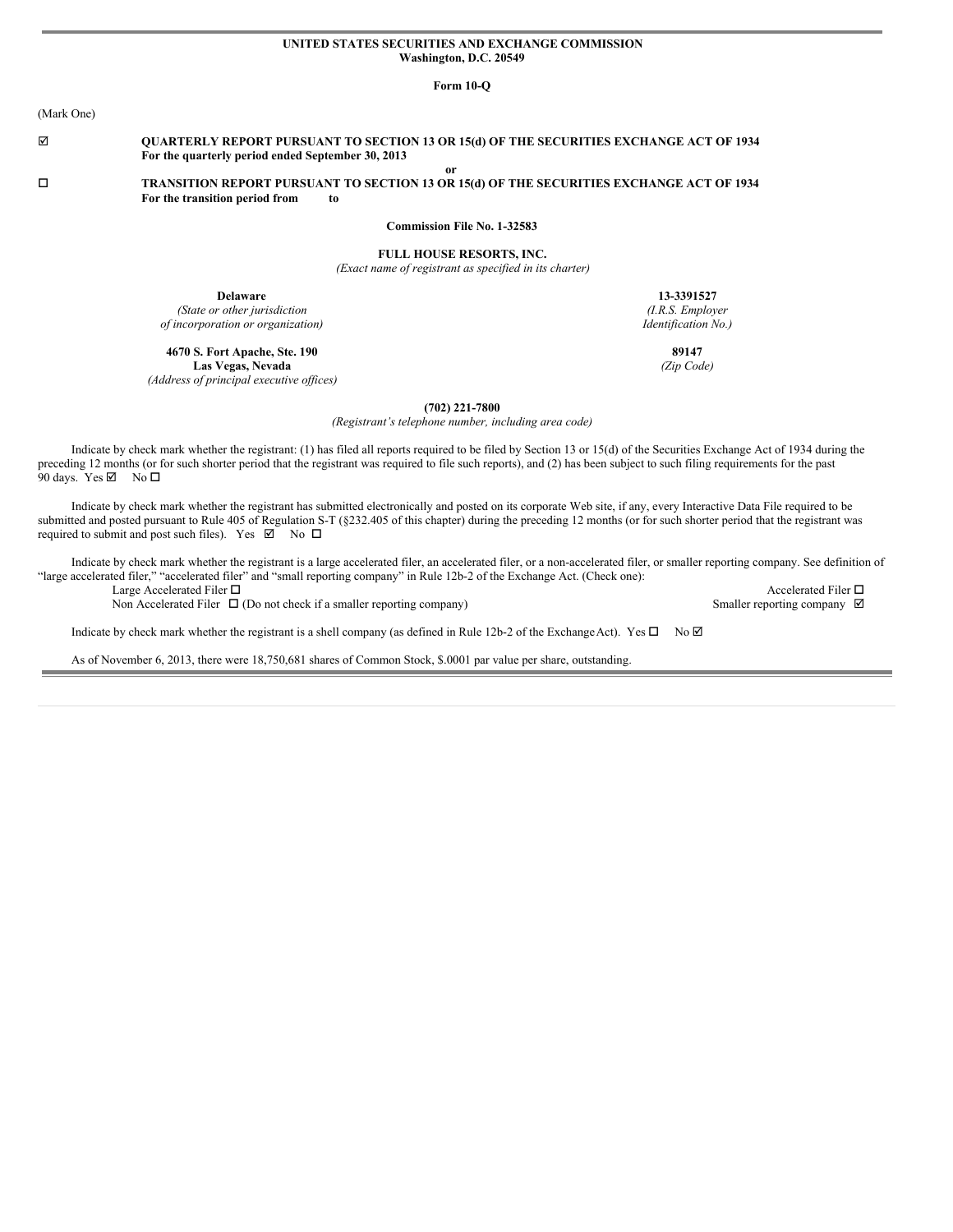## **FULL HOUSE RESORTS, INC. INDEX**

PART I. Financial Information

# Page

|          | Item 1.           | <b>Consolidated Financial Statements</b>                                                                        |                 |
|----------|-------------------|-----------------------------------------------------------------------------------------------------------------|-----------------|
|          |                   | Unaudited Consolidated Statements of Operations for the three and nine months ended September 30, 2013 and 2012 | 3               |
|          |                   | Consolidated Balance Sheets as of September 30, 2013 (Unaudited), and December 31, 2012                         | 4               |
|          |                   | Unaudited Consolidated Statement of Stockholders' Equity for the nine months ended September 30, 2013           | 5               |
|          |                   | Unaudited Consolidated Statements of Cash Flows for the nine months ended September 30, 2013 and 2012           | 6               |
|          |                   | Notes to Consolidated Financial Statements (Unaudited)                                                          | $7\overline{ }$ |
|          | Item 2.           | Management's Discussion and Analysis of Financial Condition and Results of Operations                           | 19              |
|          | Item 3.           | Quantitative and Qualitative Disclosures about Market Risk                                                      | 30              |
|          | Item 4.           | Controls and Procedures                                                                                         | 30              |
| PART II. | Other Information |                                                                                                                 |                 |
|          | Item 6.           | Exhibits                                                                                                        | 31              |
|          | Signatures        |                                                                                                                 | 32              |
|          |                   |                                                                                                                 |                 |
|          |                   | 2                                                                                                               |                 |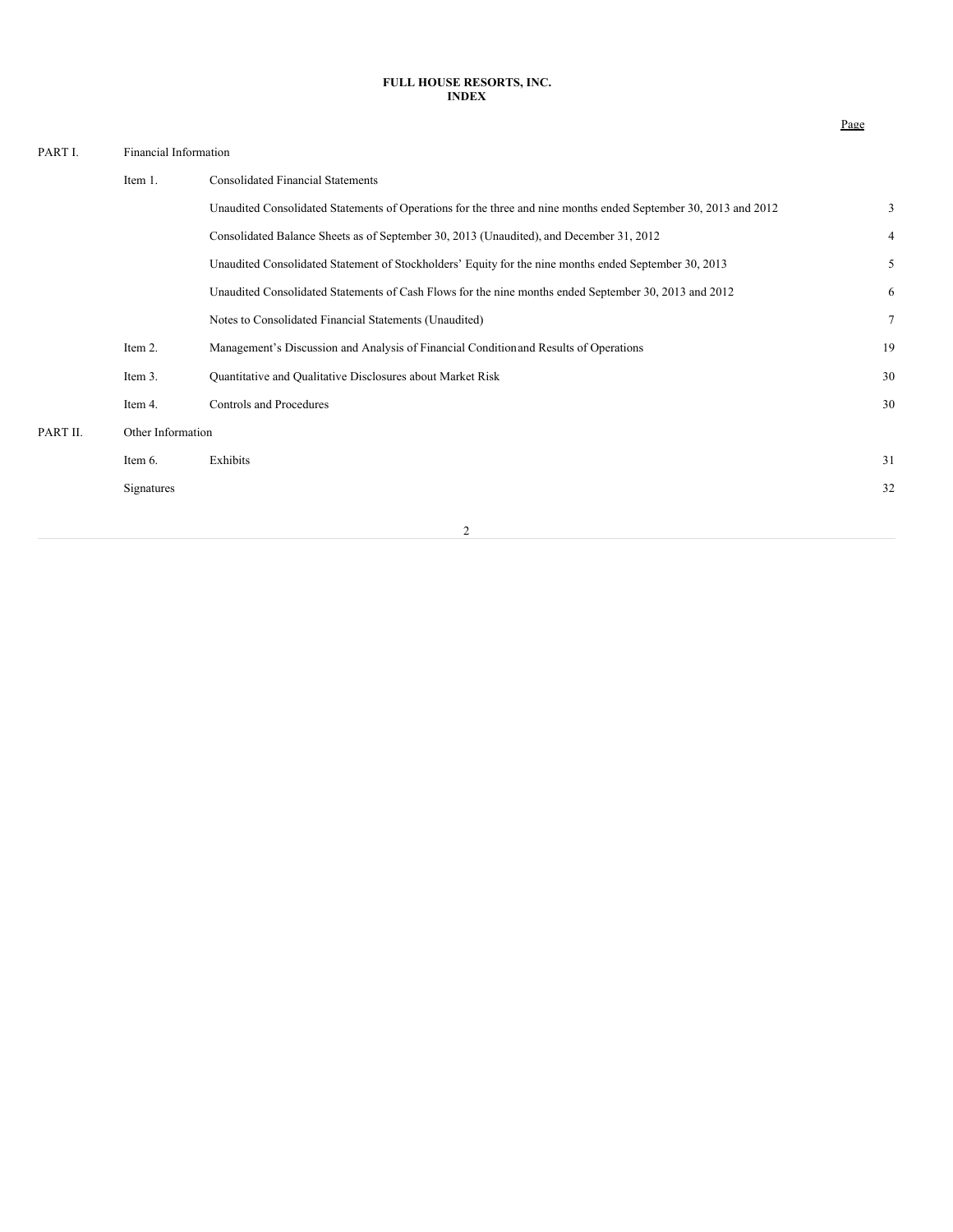## **FULL HOUSE RESORTS, INC. AND SUBSIDIARIES UNAUDITED CONSOLIDATED STATEMENTS OF OPERATIONS (In thousands, except per share data)**

|                                                                               | <b>Three months</b><br>ended September 30, |    |                          | <b>Nine months</b><br>ended September 30, |    |            |  |
|-------------------------------------------------------------------------------|--------------------------------------------|----|--------------------------|-------------------------------------------|----|------------|--|
|                                                                               | 2013                                       |    | 2012                     | 2013                                      |    | 2012       |  |
| <b>Revenues</b>                                                               |                                            |    |                          |                                           |    |            |  |
| Casino                                                                        | \$<br>34,135                               | \$ | 27,676                   | \$<br>103,205                             | \$ | 78,744     |  |
| Food and beverage                                                             | 2,046                                      |    | 1,332                    | 6,293                                     |    | 4,074      |  |
| Management fees                                                               | 313                                        |    | 339                      | 1,123                                     |    | 6,548      |  |
| Other operations                                                              | 948                                        |    | 787                      | 2,651                                     |    | 1,934      |  |
|                                                                               | 37,442                                     |    | 30,134                   | 113,272                                   |    | 91,300     |  |
| <b>Operating costs and expenses</b>                                           |                                            |    |                          |                                           |    |            |  |
| Casino                                                                        | 17,481                                     |    | 15,106                   | 52,416                                    |    | 44,428     |  |
| Food and beverage                                                             | 1,981                                      |    | 1,223                    | 6,041                                     |    | 3,807      |  |
| Other operations                                                              | 1,451                                      |    | 1,436                    | 4,362                                     |    | 4,218      |  |
| Project development and acquisition costs                                     | 22                                         |    | 105                      | 61                                        |    | 376        |  |
| Selling, general and administrative                                           | 11,233                                     |    | 7,891                    | 35,573                                    |    | 24,164     |  |
| Depreciation and amortization                                                 | 2,498                                      |    | 1,348                    | 6,906                                     |    | 4,736      |  |
|                                                                               | 34,666                                     |    | 27,109                   | 105,359                                   |    | 81,729     |  |
| <b>Operating gains (losses)</b>                                               |                                            |    |                          |                                           |    |            |  |
| Gain on sale of joint venture                                                 | $-$                                        |    |                          |                                           |    | 41,200     |  |
| Impairment loss                                                               | (4,000)                                    |    |                          | (4,000)                                   |    |            |  |
|                                                                               | (4,000)                                    |    | $\overline{\phantom{a}}$ | (4,000)                                   |    | 41,200     |  |
| <b>Operating (loss) income</b>                                                | (1,224)                                    |    | 3,025                    | 3,913                                     |    | 50,771     |  |
|                                                                               |                                            |    |                          |                                           |    |            |  |
| Other (expense) income                                                        |                                            |    |                          |                                           |    |            |  |
| Interest expense                                                              | (1, 847)                                   |    | (72)                     | (5,615)                                   |    | (805)      |  |
| Gain on derivative instrument                                                 |                                            |    | $\overline{\phantom{a}}$ | --                                        |    | 8          |  |
| Other income (expense), net                                                   | 15                                         |    | $\overline{3}$           | (6)                                       |    | 9          |  |
| Loss on extinguishment of debt                                                |                                            |    | $-$                      |                                           |    | (1,719)    |  |
| Other expense, net                                                            | (1, 832)                                   |    | (69)                     | (5,621)                                   |    | (2,507)    |  |
| (Loss) income before income taxes                                             | (3,056)                                    |    | 2,956                    | (1,708)                                   |    | 48,264     |  |
| Income tax (benefit) expense                                                  | (905)                                      |    | 871                      | (91)                                      |    | 17,417     |  |
| Net (loss) income                                                             | (2, 151)                                   |    | 2,085                    | (1,617)                                   |    | 30,847     |  |
| Income attributable to non-controlling interest in consolidated joint venture |                                            |    |                          |                                           |    | (2,181)    |  |
| Net (loss) income attributable to the Company                                 | (2, 151)                                   | S. | 2,085                    | (1,617)                                   | S  | 28,666     |  |
| Net (loss) income attributable to the Company per common share                | (0.11)                                     |    | 0.11                     | (0.09)                                    | S  | 1.53       |  |
| Weighted-average number of common shares outstanding                          | 18,750,681                                 |    | 18.679.681               | 18,736,604                                |    | 18,676,824 |  |

See notes to unaudited consolidated financial statements.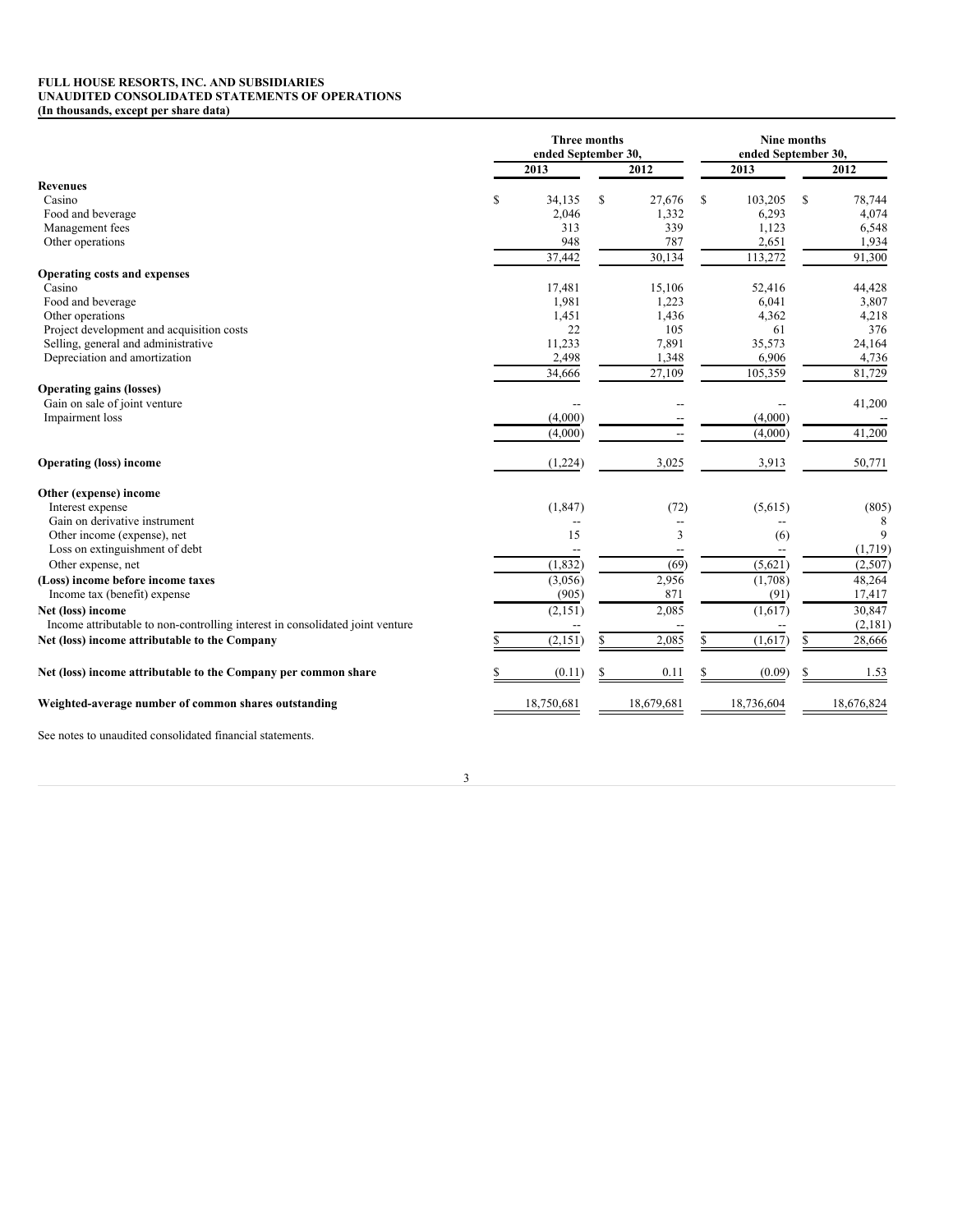## **FULL HOUSE RESORTS, INC. AND SUBSIDIARIES CONSOLIDATED BALANCE SHEETS (In thousands, except shares)**

|                                                                                                         | September 30,<br>2013 |    | December 31,<br>2012 |
|---------------------------------------------------------------------------------------------------------|-----------------------|----|----------------------|
|                                                                                                         | (Unaudited)           |    |                      |
| <b>ASSETS</b>                                                                                           |                       |    |                      |
| Current assets                                                                                          |                       |    |                      |
| Cash and equivalents                                                                                    | \$<br>25,364<br>1,808 | S  | 20,603               |
| Accounts receivable, net of allowance for doubtful accounts of \$521 and \$959<br>Prepaid expenses      | 5,039                 |    | 2,657<br>5,744       |
| Deferred tax asset                                                                                      |                       |    |                      |
| Deposits and other                                                                                      | 2,110<br>708          |    | 2,110<br>1,225       |
|                                                                                                         |                       |    |                      |
|                                                                                                         | 35,029                |    | 32,339               |
| Property and equipment, net of accumulated depreciation of \$21,257 and \$16,283                        | 81,915                |    | 83,673               |
| Other long-term assets                                                                                  |                       |    |                      |
| Goodwill                                                                                                | 18,127                |    | 22,127               |
| Intangible assets, net of accumulated amortization of \$3,415 and \$1,507                               | 16,163                |    | 18,106               |
| Long-term deposits                                                                                      | 621                   |    | 301                  |
| Loan fees, net of accumulated amortization of \$1,928 and \$1,420                                       | 3,932                 |    | 5,159                |
| Deferred tax asset                                                                                      | 1,020                 |    | 1,020                |
|                                                                                                         | 39,863                |    | 46,713               |
|                                                                                                         | 156,807               | \$ | 162,725              |
| <b>LIABILITIES AND STOCKHOLDERS' EQUITY</b>                                                             |                       |    |                      |
| <b>Current liabilities</b>                                                                              |                       |    |                      |
| Accounts payable                                                                                        | \$<br>2,144           | \$ | 2,532                |
| Income tax payable                                                                                      | 600                   |    | 7                    |
| Accrued player club points and progressive jackpots                                                     | 2,162                 |    | 2,378                |
| Accrued payroll and related                                                                             | 2,994                 |    | 4,107                |
| Other accrued expenses                                                                                  | 2,525                 |    | 3,808                |
| Current portion of long-term debt                                                                       | 3,750                 |    | 2,500                |
|                                                                                                         | 14,175                |    | 15,332               |
| Long-term debt, net of current portion                                                                  | 62,500                |    | 66,250               |
| Deferred tax liability                                                                                  | 10                    |    | 10                   |
|                                                                                                         | 76,685                |    | 81,592               |
| Stockholders' equity                                                                                    |                       |    |                      |
| Common stock, \$.0001 par value, 100,000,000 shares authorized; 20,107,276 and 20,036,276 shares issued | $\overline{c}$        |    | 2                    |
| Additional paid-in capital                                                                              | 45,313                |    | 44,707               |
| Treasury stock, 1,356,595 common shares                                                                 | (1,654)               |    | (1,654)              |
| Retained earnings                                                                                       | 36,461                |    | 38,078               |
|                                                                                                         | 80,122                |    | 81,133               |
|                                                                                                         | 156,807               |    | 162,725              |
|                                                                                                         |                       |    |                      |

See notes to unaudited consolidated financial statements.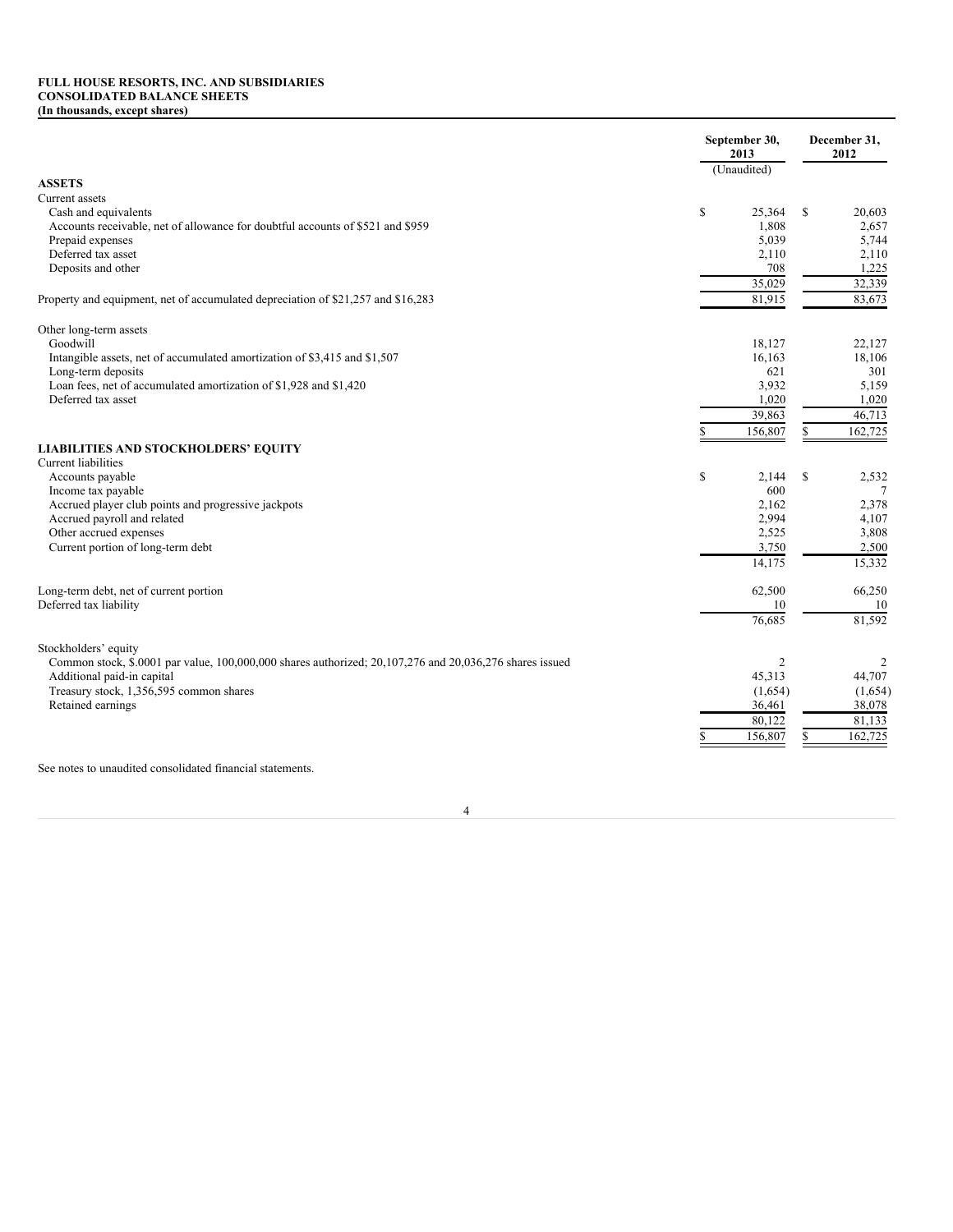## **FULL HOUSE RESORTS, INC. AND SUBSIDIARIES UNAUDITED CONSOLIDATED STATEMENT OF STOCKHOLDERS' EQUITY (In thousands)**

|                                                                                 |                                       | <b>Common stock</b> |                   |               | <b>Additional</b><br>paid-in | <b>Treasury stock</b> |    |                |    | <b>Retained</b> | <b>Total</b><br>stockholders' |         |  |
|---------------------------------------------------------------------------------|---------------------------------------|---------------------|-------------------|---------------|------------------------------|-----------------------|----|----------------|----|-----------------|-------------------------------|---------|--|
| Nine months ended<br>September 30, 2013                                         | <b>Shares</b>                         |                     | <b>Dollars</b>    |               | Capital                      | <b>Shares</b>         |    | <b>Dollars</b> |    | earnings        |                               | equity  |  |
| <b>Beginning balances</b><br>Previously deferred<br>share-based<br>compensation | 20,036                                | - \$                | $\overline{2}$    | -S            | 44,707                       | 1,357                 | \$ | $(1,654)$ \$   |    | 38,078          | - \$                          | 81,133  |  |
| recognized<br>Issuance of common                                                | $\hspace{0.05cm}$ – $\hspace{0.05cm}$ |                     | $- -$             |               | 587                          | $- -$                 |    |                |    |                 |                               | 587     |  |
| stock<br>Issuance of share-based                                                | 6                                     |                     | $\qquad \qquad -$ |               | 19                           | --                    |    |                |    | --              |                               | 19      |  |
| compensation                                                                    | 65                                    |                     | $-$               |               | $- -$                        | --                    |    |                |    |                 |                               |         |  |
| Net loss                                                                        | $\hspace{0.05cm}$ – $\hspace{0.05cm}$ |                     | $- -$             |               | $- -$                        | --                    |    |                |    | (1,617)         |                               | (1,617) |  |
| <b>Ending balances</b>                                                          | 20,107                                | <sup>\$</sup>       | 2                 | <sup>\$</sup> | 45,313                       | 1,357                 | S  | (1,654)        | -S | 36,461          | S                             | 80,122  |  |

See notes to unaudited consolidated financial statements.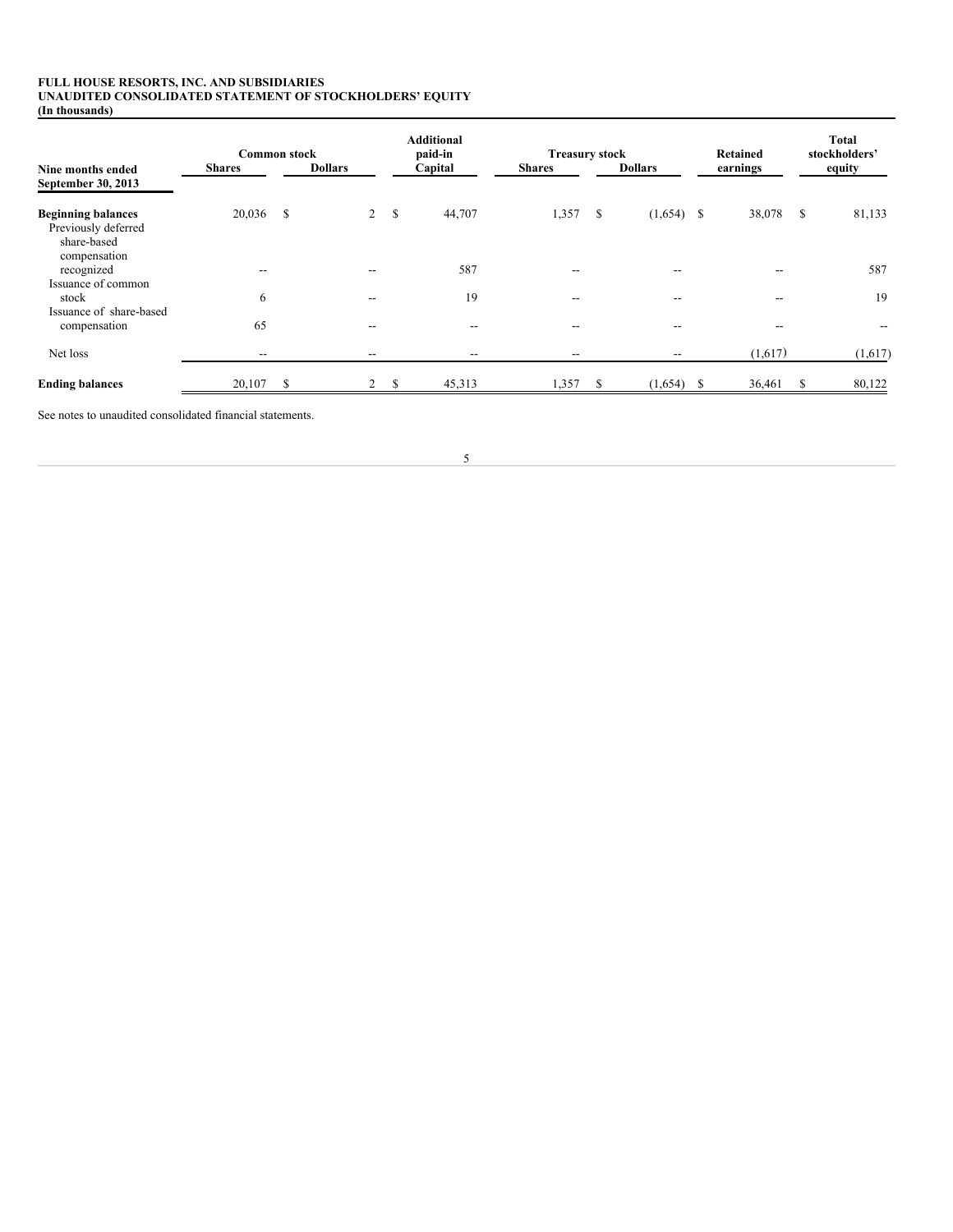## **FULL HOUSE RESORTS, INC. AND SUBSIDIARIES UNAUDITED CONSOLIDATED STATEMENTS OF CASH FLOWS**

|                                                                                                                                 | <b>Nine months</b><br>ended September, 30. |               |
|---------------------------------------------------------------------------------------------------------------------------------|--------------------------------------------|---------------|
|                                                                                                                                 | 2013                                       | 2012          |
| Cash flows from operating activities:                                                                                           |                                            |               |
| Net (loss) income attributable to the Company                                                                                   | \$<br>(1,617)                              | 28,666<br>-\$ |
| Adjustments to reconcile net (loss) income to net cash provided by (used in) operating activities:                              |                                            |               |
| Non-controlling interest in consolidated joint venture                                                                          | --                                         | 2.181         |
| Gain on sale of joint venture                                                                                                   | $\overline{\phantom{a}}$                   | (41,200)      |
| Stockman's goodwill impairment loss adjustment                                                                                  | 4.000                                      |               |
| Depreciation                                                                                                                    | 4,998                                      | 3,718         |
| Amortization of gaming and other rights<br>Amortization of loan fees                                                            | $\overline{\phantom{a}}$                   | 593           |
|                                                                                                                                 | 1.432                                      | 1,898         |
| Amortization of player loyalty program, land lease and water rights                                                             | 1,908                                      | 425           |
| Other                                                                                                                           | 28                                         | 6             |
| Deferred and share-based compensation                                                                                           | 605                                        | 949           |
| Increases and decreases in operating assets and liabilities:                                                                    |                                            |               |
| Accounts receivable, net                                                                                                        | 848                                        | 3,204         |
| Prepaid expenses                                                                                                                | 705                                        | (774)         |
| Deferred tax                                                                                                                    | $\overline{\phantom{a}}$                   | 225           |
| Other assets                                                                                                                    | 517                                        | (38)          |
| Accounts payable and accrued expenses                                                                                           | (3,001)                                    | (291)         |
| Income taxes payable                                                                                                            | 594                                        | 48            |
| Net cash provided by (used in) operating activities                                                                             | 11.017                                     | (390)         |
| Cash flows from investing activities:                                                                                           |                                            |               |
| Purchase of property and equipment                                                                                              | (3,268)                                    | (1, 855)      |
| Proceeds from sale of joint venture, less holdback                                                                              |                                            | 49,669        |
| Deposits and other costs of Silver Slipper acquisition                                                                          |                                            | (10,319)      |
| Other                                                                                                                           | (284)                                      | (85)          |
| Net cash (used in) provided by investing activities                                                                             | (3, 552)                                   | 37,410        |
| Cash flows from financing activities:                                                                                           |                                            |               |
| Repayment of long-term debt and swap                                                                                            | (2,500)                                    | (26,937)      |
| Distributions to non-controlling interest in consolidated joint venture                                                         |                                            | (3,323)       |
| Loan fees                                                                                                                       | (204)                                      |               |
| Net cash used in financing activities                                                                                           | (2,704)                                    | (30, 260)     |
| Net increase in cash and equivalents                                                                                            | 4,761                                      | 6.760         |
| Cash and equivalents, beginning of period                                                                                       | 20,603                                     | 14,708        |
|                                                                                                                                 |                                            |               |
| Cash and equivalents, end of period                                                                                             | 25,364                                     | 21,468        |
|                                                                                                                                 | 2013                                       | 2012          |
| SUPPLEMENTAL CASH FLOW INFORMATION:                                                                                             |                                            |               |
| Cash paid for interest                                                                                                          | 4,211                                      | 547           |
| Cash received from income tax refund, net of cash paid of \$0.2 million for income taxes in 2013 and cash paid for income taxes |                                            |               |
| in 2012                                                                                                                         | (2, 288)                                   | 17,915        |
| NON-CASH INVESTING AND FINANCING ACTIVITIES:                                                                                    |                                            |               |
| Capital expenditures financed with accounts payable                                                                             | S                                          | 9             |
|                                                                                                                                 |                                            |               |
| Non-cash distributions for non-controlling interest in consolidated joint venture                                               | $\overline{z}$                             | 279           |
|                                                                                                                                 |                                            |               |

See notes to unaudited consolidated financial statements.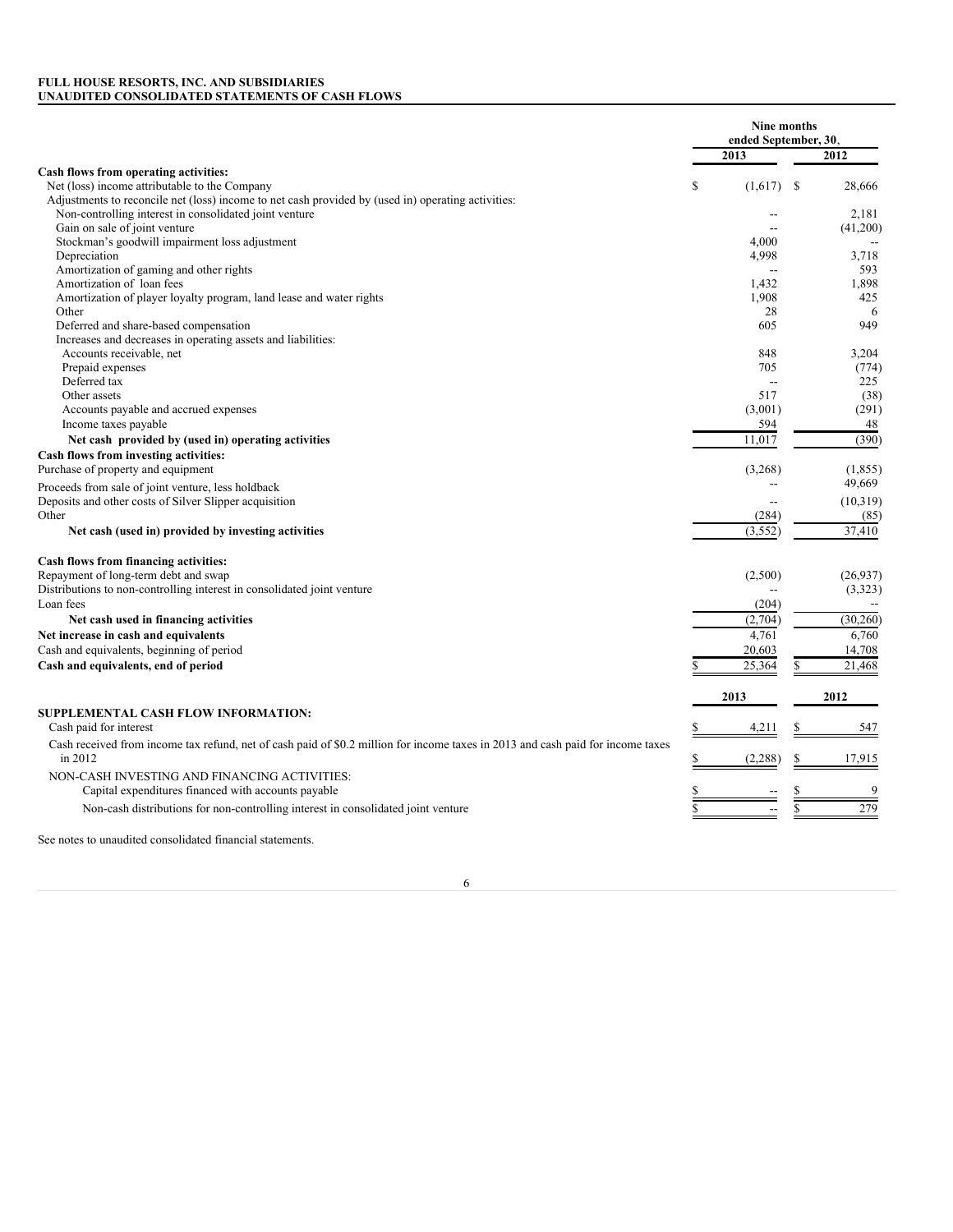## **FULL HOUSE RESORTS, INC. AND SUBSIDIARIES NOTES TO CONSOLIDATED FINANCIAL STATEMENTS (UNAUDITED)**

## **1. BASIS OF PRESENTATION**

The interim consolidated financial statements of Full House Resorts, Inc. and subsidiaries (collectively, "FHR" or the "Company") included herein reflect all adjustments (consisting of normal recurring adjustments) that are, in the opinion of management, necessary to present fairly the financial position and results of operations for the interim periods presented. Certain information normally included in annual financial statements prepared in accordance with accounting principles generally accepted in the United States of America has been omitted pursuant to the interim financial information rules and regulations of the United States Securities and Exchange Commission.

These unaudited interim consolidated financial statements should be read in conjunction with the annual audited consolidated financial statements and notes thereto included in our Annual Report on Form 10-K filed March 5, 2013, for the year ended December 31, 2012, from which the balance sheet information as of that date was derived. The results of operations for the period ended September 30, 2013, are not necessarily indicative of results to be expected for the year ending December 31, 2013.

The consolidated financial statements include all our accounts and the accounts of our wholly-owned subsidiaries, including Silver Slipper Casino Venture, LLC ("Silver Slipper), Gaming Entertainment (Indiana) LLC ("Rising Star"), Gaming Entertainment (Nevada) LLC ("Grand Lodge") and Stockman's Casino ("Stockman's"). Gaming Entertainment (Michigan), LLC ("GEM"), our 50%-owned investee was jointly owned by RAM Entertainment, LLC ("RAM"), until March 30, 2012, when the sale of RAM's and our interest in GEM closed, and was consolidated pursuant to the relevant portions of Financial Accounting Standards Board ("FASB") Accounting Standards Codification™ ("ASC") Topic 810, "Consolidation". All material intercompany accounts and transactions have been eliminated.

### *Recently Issued Accounting Pronouncements*

Authoritative standards issued after January 1, 2013 have been reviewed. The new guidance currently has no impact on our financial statements.

## **2. SHARE-BASED COMPENSATION**

On June 1, 2011, our compensation committee approved the issuance of 660,000 shares of restricted stock, then valued at the closing price of our stock (\$3.88), with no discount. The majority of the shares (600,000) vested on June 1, 2013. The remaining shares have a three-year vesting schedule as follows: 20,001 vested on June 1, 2012, 20,001 vested on June 1, 2013 and 19,998 will vest on June 1, 2014. On January 15, 2013, our compensation committee approved the issuance of 50,000 additional shares of restricted stock, then valued at the closing price of our stock (\$3.22), with no discount. These shares will vest over three years, 16,667 on January 15, 2014, 16,667 on January 15, 2015 and 16,666 on January 15, 2016. On June 5, 2013, our compensation committee approved the issuance of 15,000 additional shares of restricted stock, then valued at the closing price of our stock (\$2.86), with no discount. These shares will vest over three years, 5,000 on June 1, 2014, 5,000 on June 1, 2015 and 5,000 on June 1, 2016. Vesting is contingent upon certain conditions, including continuous service of the individual recipients. The unvested grants are viewed as a series of individual awards and the related share-based compensation expense will be amortized into compensation expense on a straight-line basis as services are provided over the vesting period, and reported as a reduction of stockholders' equity.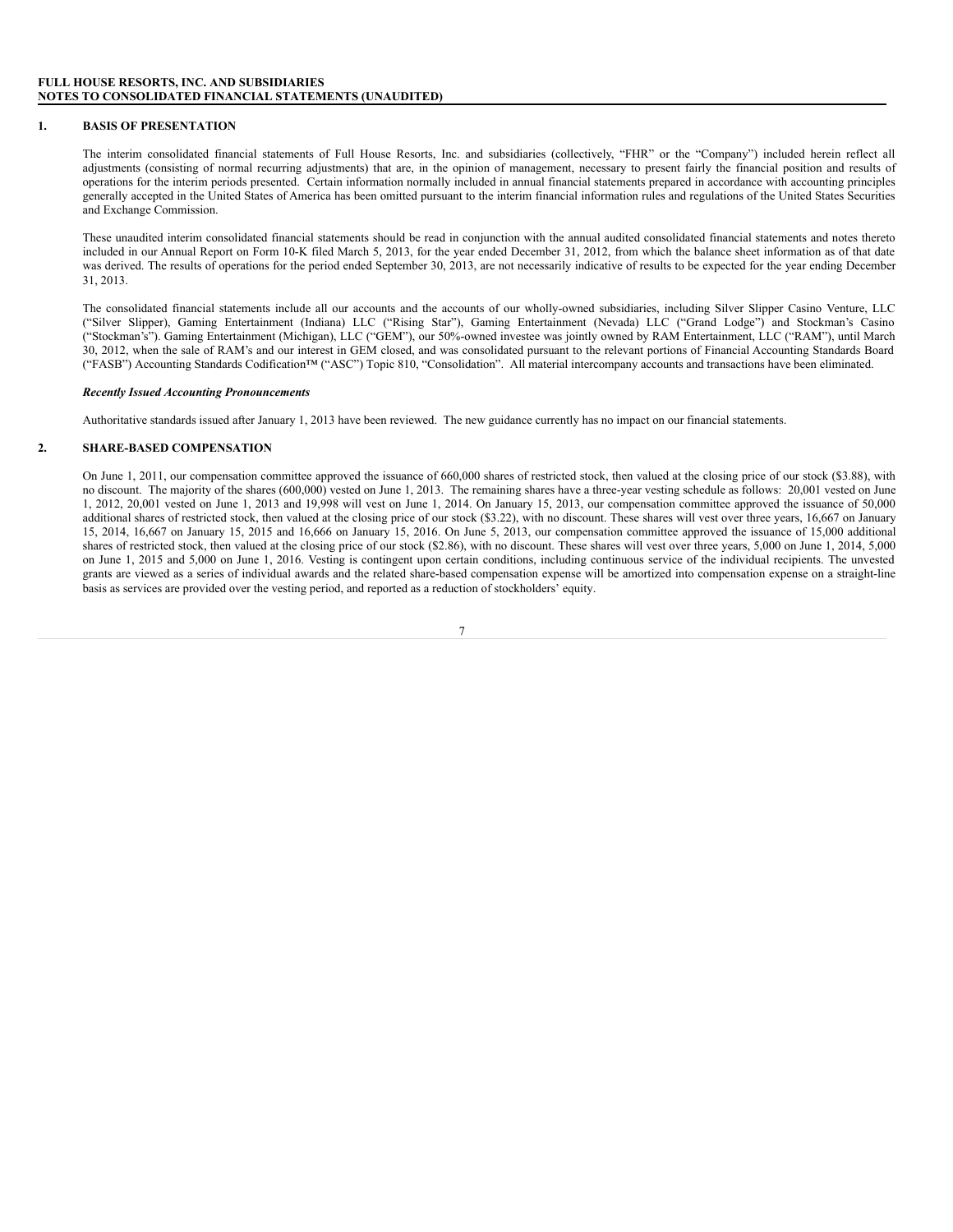We recognized stock compensation expense of \$0.0 million and \$0.3 million for the three months ended September 30, 2013 and September 30, 2012, respectively, and \$0.6 million and \$0.9 million for the nine months ended September 30, 2013 and September 30, 2012, respectively. Share based compensation expense related to the amortization of the restricted stock issued is included in selling, general and administrative expense. At September 30, 2013 and December 31, 2012, we had deferred share-based compensation of \$0.2 million and \$0.6 million, respectively.

## **3. VARIABLE INTEREST ENTITIES**

GEM. Prior to the sale of our interest on March 30, 2012, we directed the day-to-day operational activities of GEM which significantly impacted GEM's economic performance, and therefore, we were the primary beneficiary pursuant to the relevant portions of FASB ASC Topic 810 "Consolidation" [ASC 810-10-25 Recognition of Variable Interest Entities, paragraphs 38-39]. As such, the joint venture was a variable interest entity that was consolidated in our financial statements.

An unaudited summary of GEM's operations follows. (GEM's revenues and net income were \$0 for the three months ended September 30, 2013 and September 30, 2012.):

## **GEM CONDENSED STATEMENT OF INCOME INFORMATION**

| <b>Nine Months Ended</b> |                                                     |                       |
|--------------------------|-----------------------------------------------------|-----------------------|
| September 30,<br>2012    |                                                     | September 30,<br>2013 |
| (in thousands)           |                                                     |                       |
| 5,340                    | $\hspace{0.05cm} -\hspace{0.05cm} -\hspace{0.05cm}$ |                       |
| 4,362                    | $\overline{\phantom{a}}$                            |                       |

## **4. CONTRACT RIGHTS**

We sold \$7.5 million in contract rights with our interest in GEM, to the FireKeepers Development Authority ("FDA") on March 30, 2012, and the remaining \$2.8 million in contract rights was expensed.

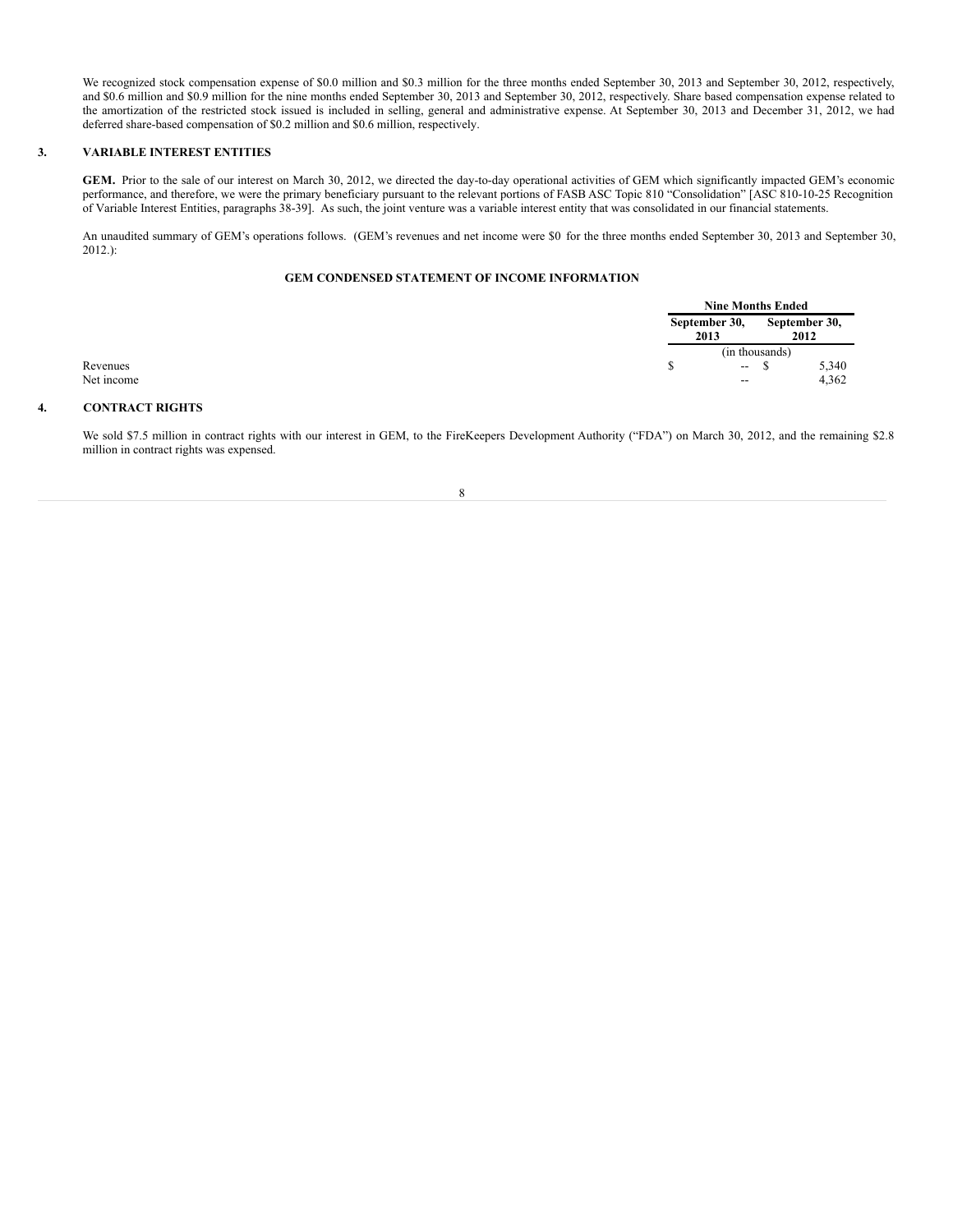## **5. GOODWILL & OTHER INTANGIBLES**

## **Goodwill:**

Goodwill represents the excess of the purchase price over fair value of net assets acquired in connection with Silver Slipper, Rising Star and Stockman's. In accordance with the authoritative guidance for goodwill and other intangible assets, we test our goodwill and indefinite-lived intangible assets for impairment annually or if a triggering event occurs. We evaluate goodwill utilizing the market approach and income approach applying the discounted cash flows in accordance with the provisions of Financial Accounting Standards Board ("FASB") Accounting Standards Codification™ ("ASC") Topic 350, "Intangibles-Goodwill and Other."

Goodwill was \$14.7 million for the Silver Slipper, \$1.6 million for Rising Star and \$5.8 million for Stockman's as of December 31, 2012. Goodwill was \$14.7 million for the Silver Slipper, \$1.6 million for Rising Star and \$1.8 million for Stockman's as of September 30, 2013. Due to various factors, including weak economic conditions, lower than anticipated discretionary consumer spending, and increased competition in our Indiana market, we realized lower than expected operating results during the third quarter at some of our properties. We performed interim impairment assessments of goodwill for these properties as of September 30, 2013. We evaluated goodwill for all of the relevant properties and recognized a \$4.0 million impairment of Stockman's goodwill. Our review of Rising Star resulted in approximately a 2.6% excess of estimated fair value using the discounted cash flows approach. We evaluated goodwill for the Silver Slipper utilizing the market approach, resulting in approximately a 20.1% excess of estimated fair value over carrying value considering an earnings multiple of 7.0.

These calculations, which are subject to change as a result of future economic uncertainty, contemplate changes for both current year and future year estimates in earnings and the impact of these changes to the fair value of Stockman's, Rising Star and the Silver Slipper, although there is always some uncertainty in key assumptions including projected future earnings growth. If our estimates of projected cash flows related to our assets are not achieved, we may be subject to future impairment charges, which could have a material adverse impact on our consolidated financial statements.

## *Other Intangible Assets:*

Other intangible assets, net consist of the following:

|                                            | September 30, 2013 (unaudited)      |    |                                   |               |                             |     |                                        |               |                          |  |  |
|--------------------------------------------|-------------------------------------|----|-----------------------------------|---------------|-----------------------------|-----|----------------------------------------|---------------|--------------------------|--|--|
|                                            | <b>Estimated</b><br>Life<br>(years) |    | <b>Gross</b><br>Carrying<br>Value |               | Accumulated<br>Amortization |     | Cumulative<br>Expense /<br>(Disposals) |               | Intangible<br>Asset, Net |  |  |
| Amortizing intangible assets:              |                                     |    |                                   |               |                             |     |                                        |               |                          |  |  |
| Player Loyalty Program-Rising Star         | 3                                   | \$ | 1,700                             | <sup>\$</sup> | $(1,417)$ \$                |     | $\overline{\phantom{a}}$               | <sup>\$</sup> | 283                      |  |  |
| Player Loyalty Program-Silver Slipper      |                                     |    | 5,900                             |               | (1,967)                     |     |                                        |               | 3,933                    |  |  |
| Land Lease and Water Rights-Silver Slipper | 46                                  |    | 1,420                             |               | (31)                        |     | $- -$                                  |               | 1,389                    |  |  |
| Capital One Bank Loan Fees                 | 4                                   |    | 4,672                             |               | (1,682)                     |     | 190                                    |               | 3,180                    |  |  |
| ABC Funding, LLC Loan Fees                 | 4                                   |    | 984                               |               | (246)                       |     | 14                                     |               | 752                      |  |  |
| Non-amortizing intangible assets:          |                                     |    |                                   |               |                             |     |                                        |               |                          |  |  |
| Gaming License-Indiana                     | Indefinite                          |    | 9,900                             |               | $- -$                       |     |                                        |               | 9,900                    |  |  |
| Gaming License-Mississippi                 | Indefinite                          |    | 115                               |               | --                          |     | (10)                                   |               | 105                      |  |  |
| Gaming Licensing-Nevada                    | Indefinite                          |    | 542                               |               |                             |     | (29)                                   |               | 513                      |  |  |
| Trademarks                                 | Indefinite                          |    | 36                                |               | --                          |     | 4                                      |               | 40                       |  |  |
|                                            |                                     |    | 25,269                            |               | (5,343)                     |     | 169                                    |               | 20,095                   |  |  |
| Other Intangible assets subtotal           |                                     | S  | 19,613                            | <sup>\$</sup> | (3, 415)                    | -S  | (35)                                   | - \$          | 16,163                   |  |  |
| Loan Fees subtotal                         |                                     |    | 5,656                             |               | (1,928)                     |     | 204                                    |               | 3,932                    |  |  |
|                                            |                                     |    | 25,269                            |               | (5,343)                     | \$. | 169                                    |               | 20,095                   |  |  |
|                                            |                                     |    |                                   |               |                             |     |                                        |               |                          |  |  |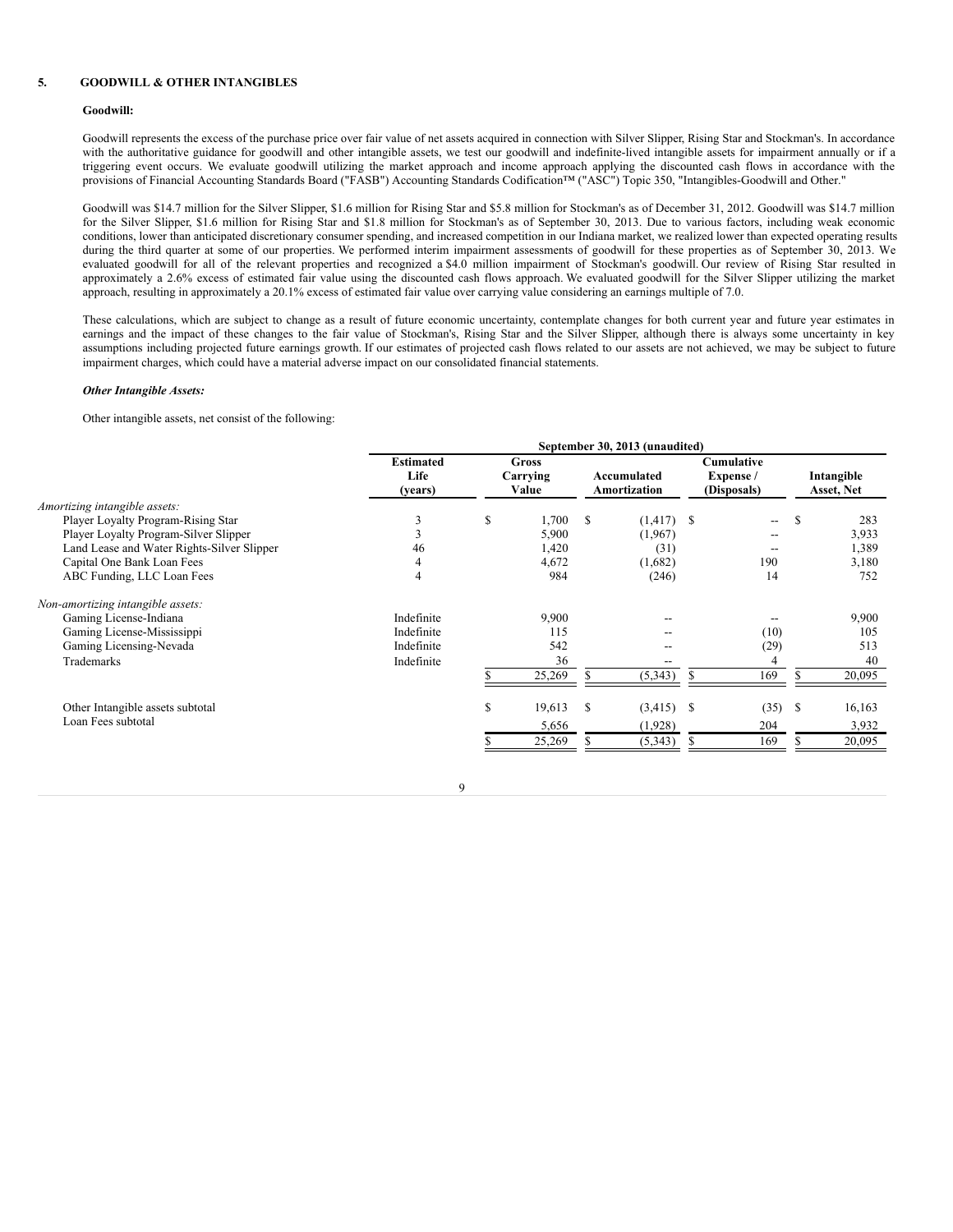|                                            |                                     |                            |               | December 31, 2012           |     |                                        |    |                           |
|--------------------------------------------|-------------------------------------|----------------------------|---------------|-----------------------------|-----|----------------------------------------|----|---------------------------|
|                                            | <b>Estimated</b><br>Life<br>(years) | Gross<br>Carrying<br>Value |               | Accumulated<br>Amortization |     | Cumulative<br>Expense /<br>(Disposals) |    | Intangible<br>Assets, Net |
| Amortizing intangible assets:              |                                     |                            |               |                             |     |                                        |    |                           |
| Player Loyalty Program-Rising Star         | 3                                   | \$<br>1,700                | -S            | (992)                       | - S | $- -$                                  | -S | 708                       |
| Player Loyalty Program-Silver Slipper      | 3                                   | 5,900                      |               | (492)                       |     |                                        |    | 5,408                     |
| Land Lease and Water Rights-Silver Slipper | 46                                  | 1,420                      |               | (23)                        |     |                                        |    | 1,397                     |
| Wells Fargo Bank Loan Fees                 |                                     | 2,614                      |               | (924)                       |     | (1,690)                                |    | $-$                       |
| Capital One Bank Loan Fees                 | 3                                   | 4,671                      |               | (434)                       |     |                                        |    | 4,237                     |
| ABC Funding, LLC Loan Fees                 | 4                                   | 984                        |               | (62)                        |     | $- -$                                  |    | 922                       |
| Non-amortizing intangible assets:          |                                     |                            |               |                             |     |                                        |    |                           |
| Gaming License-Indiana                     | Indefinite                          | 9,900                      |               |                             |     |                                        |    | 9,900                     |
| Gaming License-Mississippi                 | Indefinite                          | 115                        |               |                             |     |                                        |    | 115                       |
| Gaming License-Nevada                      | Indefinite                          | 542                        |               |                             |     |                                        |    | 542                       |
| Trademarks                                 | Indefinite                          | 36                         |               |                             |     |                                        |    | 36                        |
|                                            |                                     | 27,882                     |               | (2,927)                     |     | (1,690)                                |    | 23,265                    |
| Other Intangible assets subtotal           |                                     | \$<br>19,613               | <sup>\$</sup> | $(1,507)$ \$                |     | $\overline{\phantom{a}}$               | -S | 18,106                    |
| Loan Fees subtotal                         |                                     | 8,269                      |               | (1,420)                     |     | (1,690)                                |    | 5,159                     |
|                                            |                                     |                            |               |                             |     |                                        |    |                           |
|                                            |                                     | 27,882                     |               | (2,927)                     |     | (1,690)                                |    | 23,265                    |

## *Player Loyalty Program*

The player loyalty program represents the value of repeat business associated with Silver Slipper's and Rising Star's loyalty program. The value of \$5.9 million and \$1.7 million of the Silver Slipper and Rising Star player loyalty programs, respectively, were determined using a multi-period excess earning method of the income approach, which examines the economic returns contributed by the identified tangible and intangible assets of a company, and then isolates the excess return, which is attributable to the asset being valued, based on cash flows attributable to the player loyalty program. The valuation analysis for the active rated player was based on projected revenues and attrition rates. Silver Slipper and Rising Star maintain historical information for the proportion of revenues attributable to the rated players for gross gaming revenue. The value of the player loyalty programs are amortized over a life of three years.

## *Land Lease and Water Rights*

In November 2004, Silver Slipper entered into a lease agreement with Cure Land Company, LLC for approximately 38 acres of land ("Land Lease"), which includes approximately 31 acres of protected marsh land as well as a seven acre casino parcel, on which the Silver Slipper was subsequently built. The lease was amended and extended on February 26, 2013, as discussed in Note 8 to the consolidated financial statements. The \$1.0 million Land Lease represents the excess fair value of the land over the estimated net present value of the Land Lease payments. The \$0.4 million of water rights represented the fair value of the water rights based upon the market rates in Hancock County, Mississippi. The value of the Land Lease and water rights are amortized over the life of the Land Lease, or 46 years.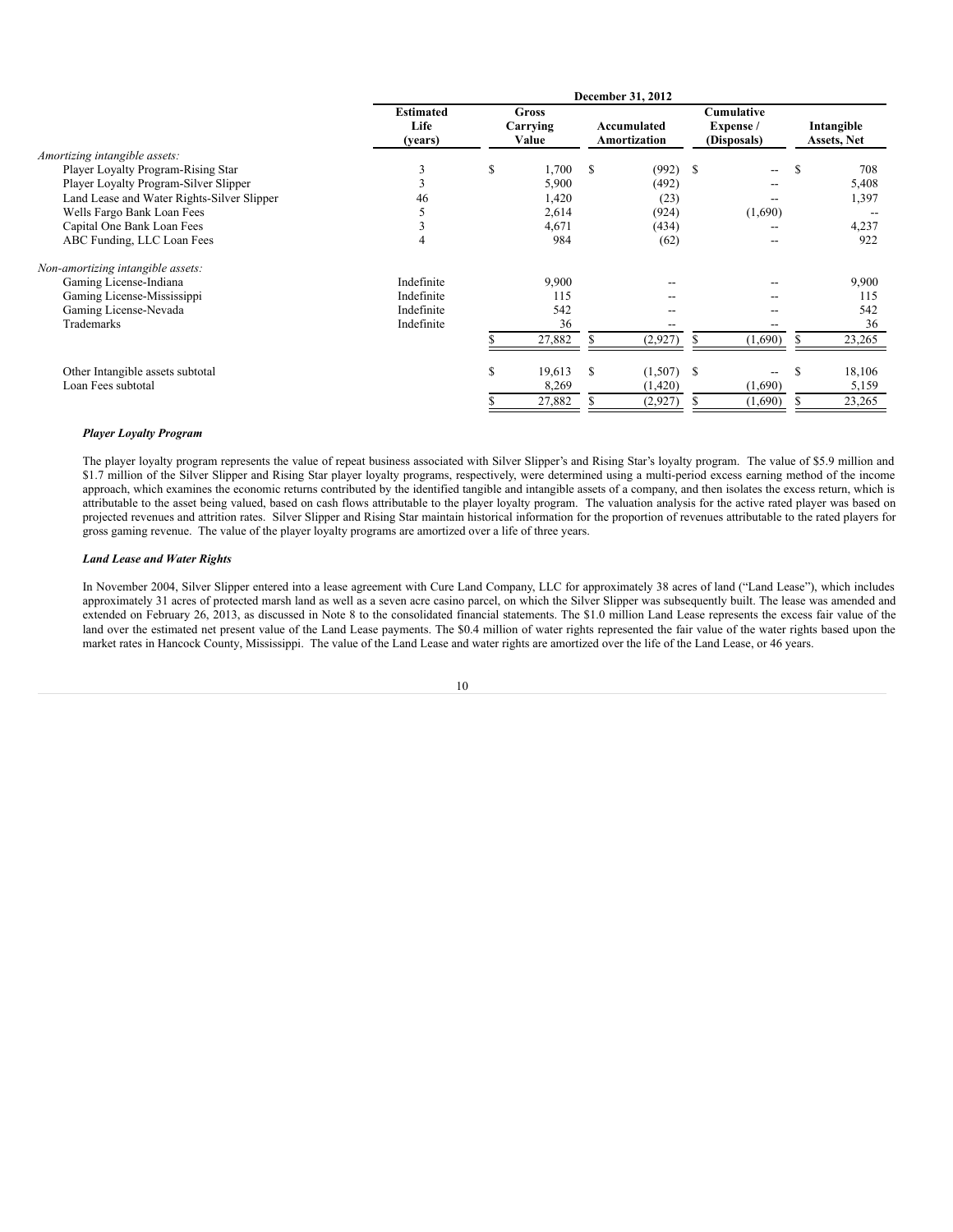### *Loan Fees*

Loan fees incurred and paid as a result of debt instruments were accumulated and amortized over the term of the related debt, based on an effective interest method.

On October 1, 2012, we funded the purchase of the Silver Slipper with the full amount of the \$50.0 million first lien term loan ("First Lien Credit Agreement") with Capital One Bank, N.A. ("Capital One") and the full amount of the second lien term loan ("Second Lien Credit Agreement") with ABC Funding, LLC, as discussed in Note 6 to the consolidated financial statements. We incurred \$4.7 million in loan fees related to obtaining the First Lien Credit Agreement and \$1.0 million in loan fees related to obtaining the Second Lien Credit Agreement. On August 26, 2013, we entered into a first amendment to the First Lien Credit Agreement (the "First Lien Amendment") and an amendment no. 1 to the Second Lien Credit Agreement (the "Second Lien Amendment") and incurred \$0.2 million in additional loan fees, as discussed in Note 6 to the consolidated financial statements. All of the loan fees are amortized over the terms of the agreements. The First Lien Amendment modifications included an extended maturity date to June 29, 2016, therefore the amortization period for these loan fees was extended.

The aggregate loan fee amortization was \$0.4 million and \$0.0 million for the three months ended September 30, 2013 and September 30, 2012, respectively, and \$1.4 million and \$0.2 million for the nine months ended September 30, 2013 and September 30, 2012, respectively.

### *Gaming License*

Gaming licenses represent the value of the license to conduct gaming in certain jurisdictions, which are subject to highly extensive regulatory oversight and, in some cases, a limitation on the number of licenses available for issuance. The value of \$9.9 million of the Rising Star gaming license was determined using a multi-period excess earning method of the income approach, which examines the economic returns contributed by the identified tangible and intangible assets of a company, and then isolates the excess return, which is attributable to the asset being valued, based on cash flows attributable to the gaming license. The other gaming license values are based on actual costs. We reviewed existing gaming licenses as of September 30, 2013 and recognized an expense of \$0.1 million related to gaming licensing costs pertaining to a former director and a secretary/general counsel, who are no longer affiliated with us. Gaming licenses are not subject to amortization as they have indefinite useful lives and are evaluated for potential impairment on an annual basis unless events or changes in circumstances indicate the carrying amount of the gaming licenses may not be recoverable. We incurred \$0.1 million in costs related to pursuing a Mississippi gaming license during 2012, for the purchase of all of the outstanding membership interest of Silver Slipper Casino Venture, LLC which owns and operates the Silver Slipper.

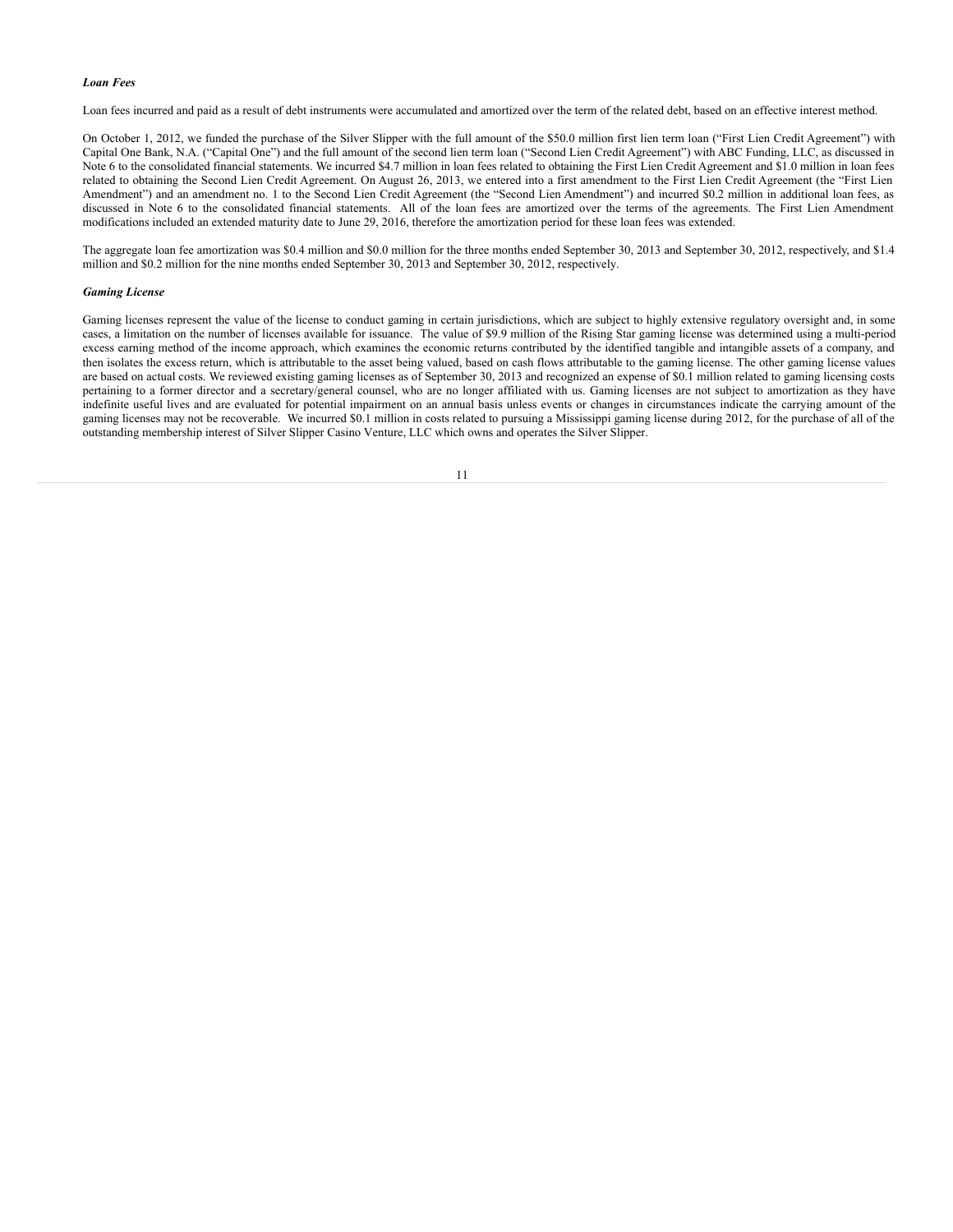## *Trademark*

Trademarks are based on the legal fees and recording fees related to the trademark of the "Rising Star Casino Resort" name, and variations of such name. Trademarks are not subject to amortization, as they have an indefinite useful life and are evaluated for potential impairment on an annual basis unless events or changes in circumstances indicate the carrying amount of the trademark may not be recoverable.

#### *Current Amortization*

We amortize our definite-lived intangible assets, including our player loyalty programs, loan fees, land leases and water rights over their estimated useful lives. The aggregate amortization expense was \$1.1 million and \$0.1 million for the three months ended September 30, 2013 and September 30, 2012, respectively and \$3.3 million and \$0.6 million for the nine months ended September 30, 2013 and September 30, 2012, respectively.

## **6. LONG-TERM DEBT**

At September 30, 2013 and December 31, 2012, long-term debt consists of the following:

|                                                                                                                           | 2013    | 2012    |
|---------------------------------------------------------------------------------------------------------------------------|---------|---------|
| Long-term debt, net of current portion:                                                                                   |         |         |
| Term loan agreement, \$50.0 million on June 29, 2012, funded on October 1, 2012, maturing June 29, 2016, with variable    |         |         |
| interest as described in the fourth succeeding paragraph. $(5.36\%$ during the quarter ended September 30, 2013 and 5.75% |         |         |
| during the year ended December 31, 2012).                                                                                 | 46.250  | 48.750  |
| Term loan agreement, \$20.0 million on October 1, 2012, maturing October 1, 2016, interest rate is fixed at 13.25% per    |         |         |
| annum.                                                                                                                    | 20,000  | 20,000  |
| Less current portion                                                                                                      | (3,750) | (2,500) |
|                                                                                                                           | 62,500  | 66.250  |
|                                                                                                                           |         |         |

**First and Second Lien Credit Agreements.** On June 29, 2012, we entered into the First Lien Credit Agreement with Capital One, which provided for a term loan in an amount up to \$50.0 million and a revolving loan in an amount up to \$5.0 million. On October 1, 2012, we entered into a Second Lien Credit Agreement with ABC Funding, LLC as administrative agent which provided for a term loan in an amount up to \$20.0 million. We funded the purchase of Silver Slipper with the full amount of the \$50.0 million term loan under the First Lien Credit Agreement and the full amount of the Second Lien Credit Agreement. The \$5.0 million revolving loan under the First Lien Credit Agreement remains undrawn and available.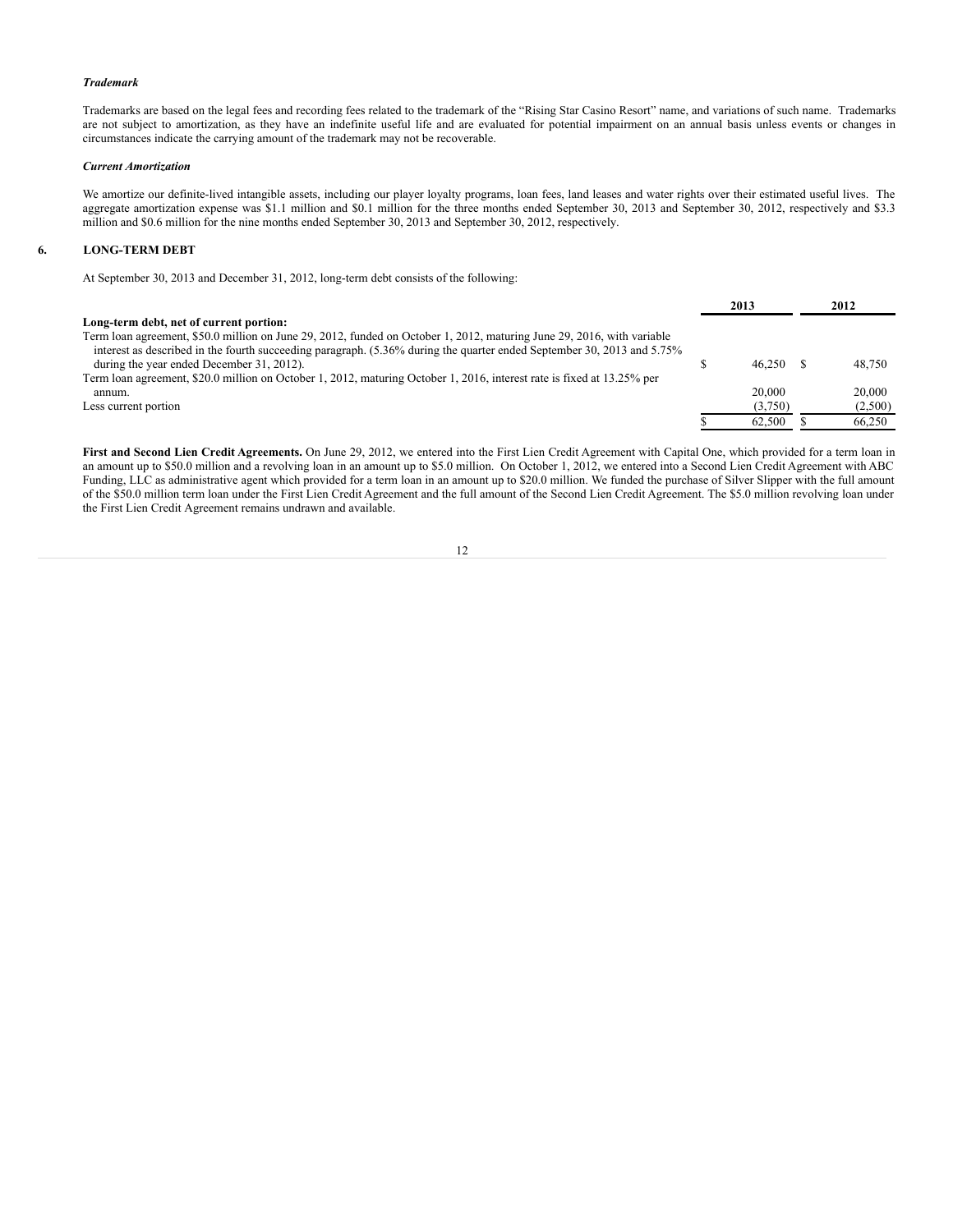On August 26, 2013, we entered into the First Lien Amendment and the Second Lien Amendment which amended certain provisions of the First and Second Lien Credit Agreements. The First Lien Amendment modifications included a \$10.0 million increase to the term loan portion of the First Lien Credit Agreement to \$56.3 million, a 1% lower interest rate and an extended maturity date to June 29, 2016. Also, certain financial ratio covenants were revised under the First and Second Lien Credit Agreements to accommodate the additional extension of credit under the First Lien Credit Agreement and our lease/purchase agreement related to the hotel adjacent to the Rising Star as discussed in Note 10 to the consolidated financial statements. The \$10.0 million term loan under the First Lien Credit Agreement remains undrawn and available and will be used to fund a portion of the \$17.7 million construction of a six-story, 142-room hotel at our Silver Slipper property ("Silver Slipper Hotel") being built between the south side of the casino and the waterfront, with rooms facing views of the bay. The remaining \$7.7 million of the construction cost will be funded from available cash. As of September 30, 2013 we had funded \$0.4 million in pre-construction costs for the Silver Slipper Hotel. We estimate that construction of the Silver Slipper Hotel will take approximately one year to complete, from the expected commencement of construction in November 2013.

The First and Second Lien Credit Agreements are secured by substantially all of our assets and therefore, our wholly-owned subsidiaries guarantee our obligation under the agreements. The Second Lien Credit Agreement is subject to the lien of the First Lien Credit Agreement. The First and Second Lien Credit Agreements contain customary negative covenants and events of default for transactions of this type.

We have elected to pay interest on the First Lien Credit Agreement based on a LIBOR rate plus a margin rate as set forth in the agreement. The LIBOR rate is a rate per annum equal to the quotient (rounded upward if necessary to the nearest  $1/16$  of one percent) of (a) the greater of (1) 1.00% and (2) the rate per annum referenced to as the BBA (British Bankers Association) LIBOR divided by (b) one minus the reserve requirement set forth in the First Lien Credit Agreement for such loan in effect from time to time. We pay interest on the Second Lien Credit Agreement at the rate of 13.25% per annum.

As of December 31, 2012, we had elected, at our discretion, to prepay the principal payment of \$1.3 million due April 1, 2013 on the First Lien Credit Agreement, in order to reduce interest costs. We elected, at our discretion, to prepay on June 3, 2013 the sum of \$2.5 million in principal payments due July 1, 2013 and October 1, 2013. We further elected, at our discretion, to prepay on November 1, 2013 the sum of \$2.5 million in principal payments due January 1, 2014 and April 1, 2014. The next scheduled principal payment is due July 1, 2014. We are required to make prepayments under the First Lien Credit Agreement, under certain conditions defined in the agreement, in addition to the scheduled principal installments for any fiscal year ending December 31, 2012 and thereafter. We are required to pay the entire outstanding principal on the First and Second Lien Credit Agreements, together with all accrued and unpaid interest thereon, on the respective maturity dates. Prepayment penalties will be assessed in the event that prepayments are made on the Second Lien Credit Agreement prior to the discharge of the First Lien Credit Agreement.

## **7. DERIVATIVE INSTRUMENTS**

We are subject to interest rate risk to the extent we borrow against variable interest credit facilities. We reduce our exposure to changes in interest rates by entering into interest-bearing derivative instruments.

## **Derivative Instruments - Interest Rate Swap Agreements**

During the three months ended March 31, 2012, we were subject to interest rate risk under the prior Wells Fargo Credit Agreement, until our repayment of the then remaining debt on March 30, 2012. We reduced our exposure to changes in interest rates by entering into the Swap with Wells Fargo Bank, N.A., which became effective on April 1, 2011.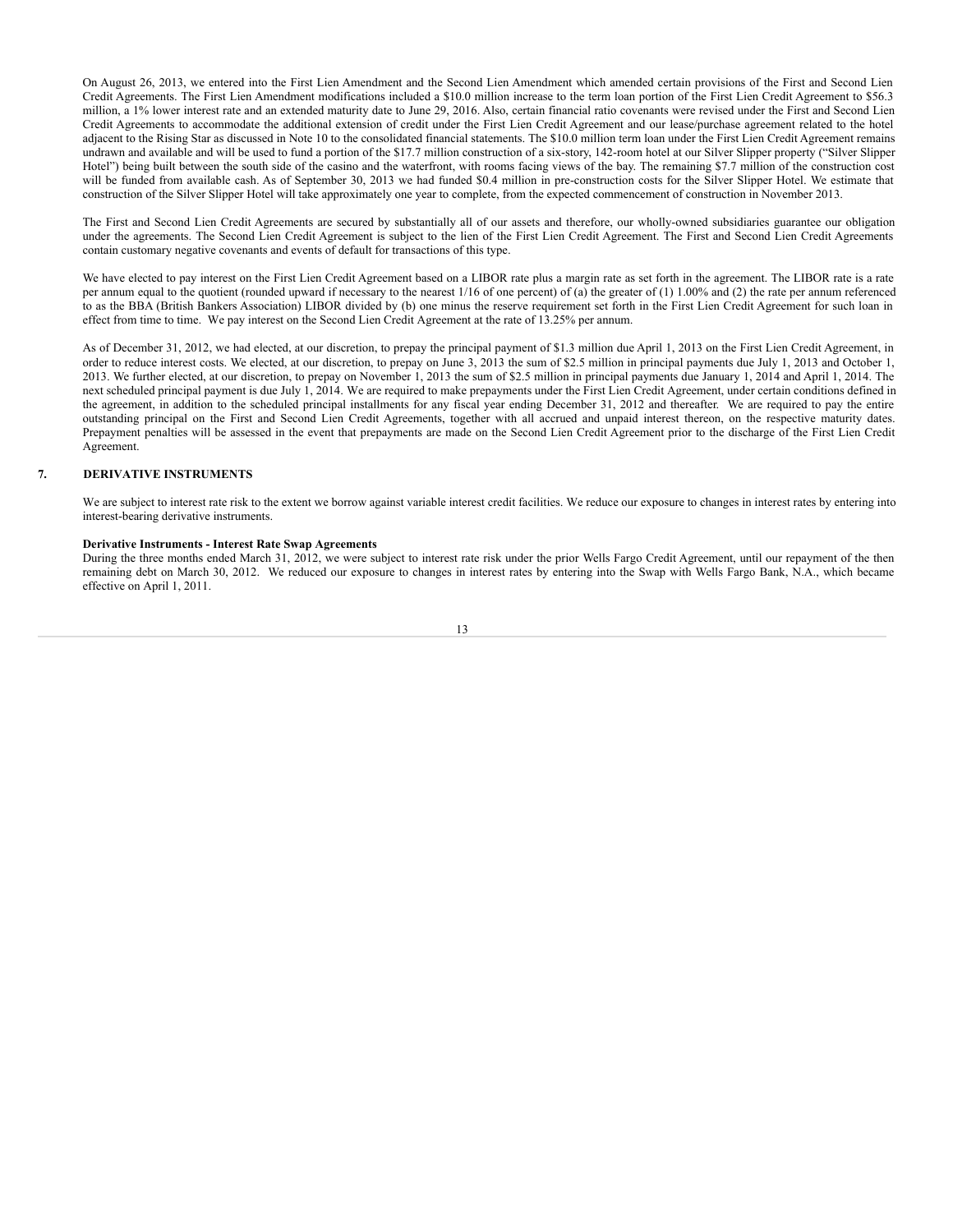Effective March 30, 2012 the Swap was terminated, and \$0.5 million was paid, which reflected the fair value of the Swap on that date, and we ceased to recognize the Swap as a liability on the balance sheet in long-term debt. Prior to the pay-off of the Swap, the Swap was marked to fair value and the adjustment of the Swap was recognized as income during the first quarter of 2012. During the three months ended March 31, 2012, the weighted average cash interest rate paid on the debt was 8.16%, including Swap interest and loan interest.

### **Derivative Instruments - Interest Rate Cap Agreements**

Currently, we are subject to interest rate risk under our Capital One First Lien Credit Agreement. In November 2012 in accordance with the terms of the First Lien Credit Agreement, we entered into a prepaid interest rate cap agreement with Capital One for a notional amount of \$15.0 million at a LIBOR cap rate of 1.5%. We prepaid \$26,500 related to the agreement, which is effective from November 2, 2012 and terminates on October 1, 2014. Any future settlements resulting from the interest rate cap will be recognized in interest expense during the period in which the change occurs.

## **8. OPERATING LEASE COMMITMENTS**

**Operating leases**. On December 1, 2012, we amended and extended our corporate office lease through May 2018. Effective December 2010, Stockman's entered into a lease agreement as lessee for its primary outdoor casino sign until November 2015. On June 28, 2011, the Grand Lodge entered into a Casino Operations Lease ("Grand Lodge Lease") with Hyatt Equities, L.L.C. for approximately 20,900 square feet of building space occupied by the Grand Lodge gaming operations, as well as associated gaming office space. On April 8, 2013, the Grand Lodge entered into a first amendment to the Grand Lodge Lease (the "Amendment") with Hyatt Equities, L.L.C. amending the terms of the lease. The Amendment extended the initial term of the Grand Lodge Lease until August 31, 2018 and makes certain other conforming changes. Except as set forth in the Amendment, all other terms of the Grand Lodge Lease remain in full force and effect.

Silver Slipper entered into the Land Lease in November 2004 as amended in March 2009, September 2012 and February 2013, which includes approximately 31 acres of protected marsh land as well as a seven acre casino parcel, on which the Silver Slipper was subsequently built. In December 2010, Silver Slipper entered into a lease agreement with Cure Land Company, LLC for approximately five acres of land occupied by the Silver Slipper gaming office and warehouse space through November 30, 2020. On January 31, 2012, Silver Slipper entered into a lease agreement with Chelsea Company, LLC for a small parcel of land with a building which may be occupied by a future proposed Silver Slipper welcome center, through December 31, 2019. On January 11, 2013, Silver Slipper terminated a previous restaurant lease agreement with Diamondhead Country Club & Property Owners Association ("DCCPOA") and entered into a contract to purchase services to be provided by DCCPOA related to its golf and country club through December 31, 2019.

**Land Lease buyout**. The Land Lease includes an exclusive option to purchase the leased land ("Purchase Option"), as well as an exclusive option to purchase a four acre portion of the leased land ("4 Acre Parcel Purchase Option"), which may be exercised at any time in conjunction with a hotel development during the term of the Land Lease for \$2.0 million. On February 26, 2013, Silver Slipper entered into a third amendment to the Land Lease which amended the term and Purchase Option provisions of the Land Lease. The term of the Land Lease was extended to April 30, 2058, and the Purchase Option was extended through October 1, 2027 and may only be exercised after February 26, 2019. If there is no change in ownership, the purchase price will be \$15.5 million, less \$2.0 million if the 4 Acre Parcel Purchase Option has been previously exercised, plus a retained interest in Silver Slipper operations of 3% of net income. In the event that we sell or transfer substantially all of the assets of our ownership in Silver Slipper, then the purchase price will increase to \$17.0 million.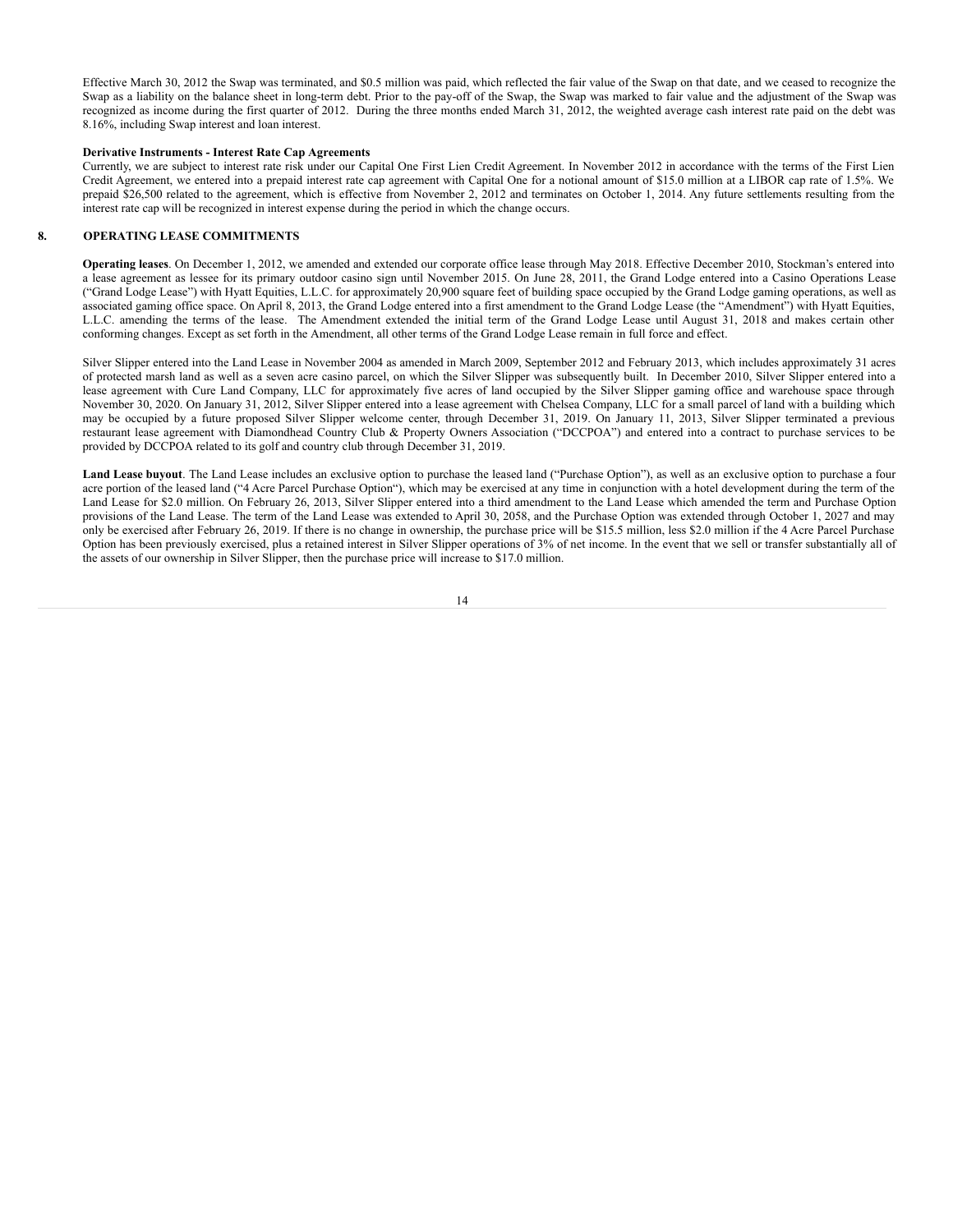The total rent expense for all operating leases was \$0.7 million and \$0.4 million for the three months ended September 30, 2013 and September 30, 2012, respectively, and \$2.1 million and \$1.2 million for the nine months ended September 30, 2013 and September 30, 2012, respectively.

## **9. SEGMENT REPORTING**

The following tables reflect selected information for our reporting segments for the three and nine months ended September 30, 2013 and 2012. The casino operation segments include the Silver Slipper's operation in Bay St. Louis, Mississippi, Rising Star's operation in Rising Sun, Indiana, the Grand Lodge's operation in Lake Tahoe, Nevada and Stockman's operation in Fallon, Nevada. We have included regional information for segment reporting and aggregated casino operations in the same region. The development/management segment includes costs associated with casino development and management projects, including the management agreement with the Pueblo of Pojoaque to advise on the operations of the Buffalo Thunder in Santa Fe, New Mexico, and, until March 30, 2012, GEM. The Corporate segment includes our general and administrative expenses.

Selected statement of operations data for the three months ended September 30 (in thousands):

## **2013**

|                                               |         | <b>Casino Operations</b> |   |               |      |                            |     |           |              |
|-----------------------------------------------|---------|--------------------------|---|---------------|------|----------------------------|-----|-----------|--------------|
|                                               | Nevada  | <b>Midwest</b>           |   | Gulf<br>Coast |      | Development/<br>Management |     | Corporate | Consolidated |
| Revenues                                      | 7.164   | 17.001                   | S | 12.964        | - \$ | 313                        | \$. | $- -$     | 37,442       |
| Selling, general and administrative expense   | 1.477   | 4.316                    |   | 4,434         |      | --                         |     | 1.006     | 11.233       |
| Depreciation and amortization                 | 172     | 749                      |   | 1,573         |      | --                         |     | 4         | 2,498        |
| Impairment loss                               | (4,000) | $- -$                    |   | $- -$         |      | --                         |     | --        | (4,000)      |
| Operating (loss) income                       | (1,834) | 359                      |   | 971           |      | 291                        |     | (1,011)   | (1,224)      |
| Net (loss) income attributable to the Company | (1,211) | 745                      |   | 639           |      | (451)                      |     | (1,873)   | (2,151)      |

**2012**

|       |               | <b>Midwest</b> |   | Gulf<br>Coast                                       |   |                                       | Corporate                  |    | Consolidated    |
|-------|---------------|----------------|---|-----------------------------------------------------|---|---------------------------------------|----------------------------|----|-----------------|
| 7.443 | - 75          | 22,252         | S | $\hspace{0.05cm} -\hspace{0.05cm} -\hspace{0.05cm}$ | S | 439                                   | $- -$                      | ъ. | 30,134          |
| 1,525 |               | 5,084          |   | $\overline{\phantom{m}}$                            |   | $\hspace{0.05cm}$ – $\hspace{0.05cm}$ | 1,282                      |    | 7,891           |
| 218   |               | 1.128          |   | $\overline{\phantom{a}}$                            |   | $- -$                                 |                            |    | 1,348           |
| 2,382 |               | .593           |   | $\overline{\phantom{a}}$                            |   | 426                                   |                            |    | 3,025           |
| 1,573 |               | 1,501          |   | $\overline{\phantom{m}}$                            |   |                                       | (955)                      |    | 2,085           |
|       | <b>Nevada</b> |                |   | <b>Casino Operations</b>                            |   |                                       | Development/<br>Management |    | (1,376)<br>(34) |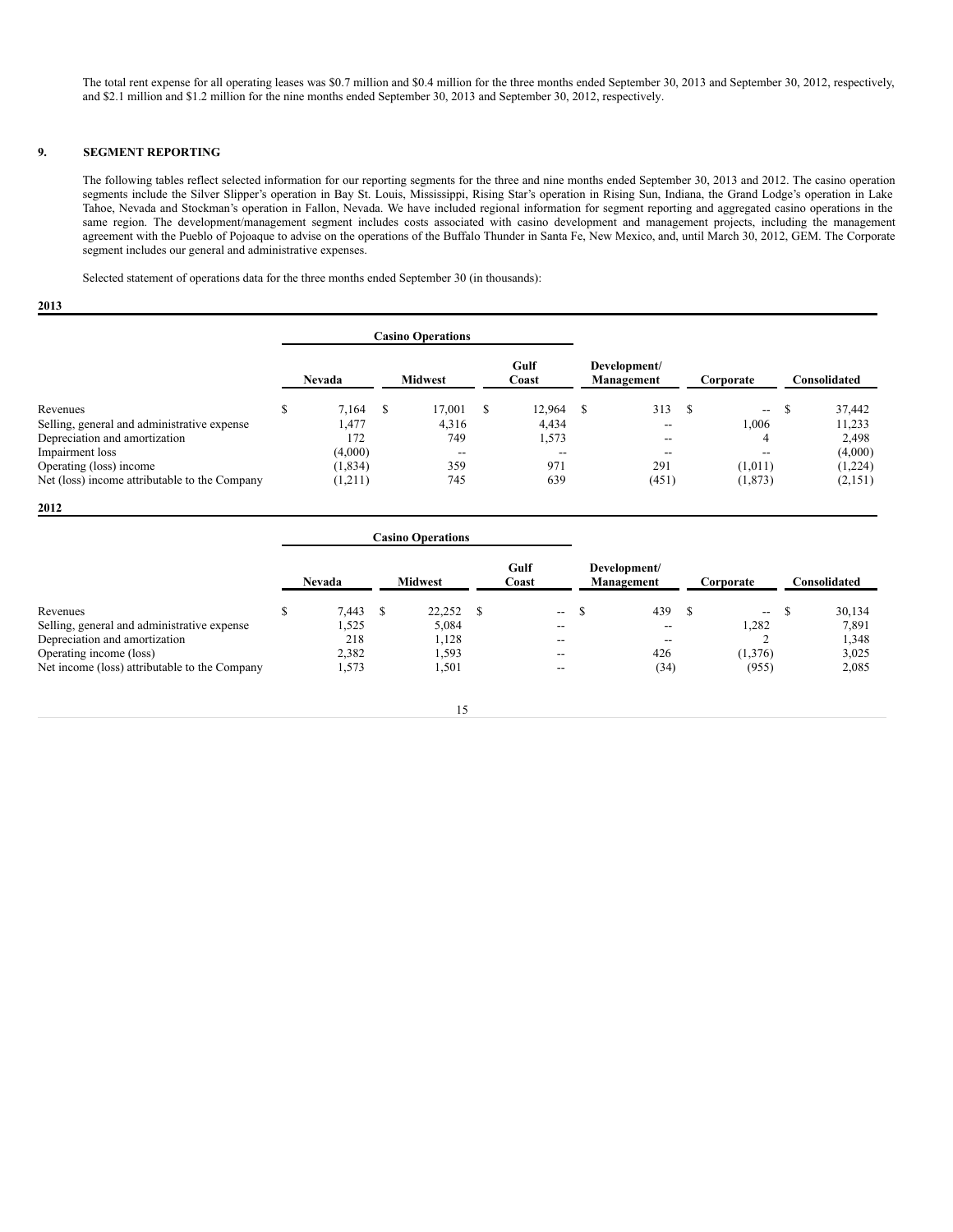|                                               |    |         |  | <b>Casino Operations</b> |   |               |  |                            |   |                          |  |              |
|-----------------------------------------------|----|---------|--|--------------------------|---|---------------|--|----------------------------|---|--------------------------|--|--------------|
|                                               |    | Nevada  |  | <b>Midwest</b>           |   | Gulf<br>Coast |  | Development/<br>Management |   | Corporate                |  | Consolidated |
| Revenues                                      | ۰٦ | 17,692  |  | 54.413                   | S | 40.044        |  | 1.123                      | S | $\overline{\phantom{a}}$ |  | 113,272      |
| Selling, general and administrative expense   |    | 4.474   |  | 13.090                   |   | 13.729        |  | $- -$                      |   | 4.280                    |  | 35.573       |
| Depreciation and amortization                 |    | 529     |  | 2,222                    |   | 4,146         |  | $- -$                      |   | Q                        |  | 6.906        |
| Impairment loss                               |    | (4,000) |  | $- -$                    |   | --            |  | --                         |   | --                       |  | (4,000)      |
| Operating income (loss)                       |    | 74      |  | 3,358                    |   | 3.708         |  | 1.062                      |   | (4,289)                  |  | 3,913        |
| Net income (loss) attributable to the Company |    | 49      |  | 2,382                    |   | 2,429         |  | 46                         |   | (6,523)                  |  | (1,617)      |

# **2012**

|                                               | <b>Casino Operations</b> |               |   |                |   |                          |  |                            |                                       |              |
|-----------------------------------------------|--------------------------|---------------|---|----------------|---|--------------------------|--|----------------------------|---------------------------------------|--------------|
|                                               |                          | <b>Nevada</b> |   | <b>Midwest</b> |   | Gulf<br>Coast            |  | Development/<br>Management | Corporate                             | Consolidated |
| Revenues                                      | D                        | 17.508        | S | 67.144         | S | $\overline{\phantom{a}}$ |  | 6.648                      | $\overline{\phantom{a}}$              | 91,300       |
| Selling, general and administrative expense   |                          | 4.662         |   | 14.747         |   | $\overline{\phantom{m}}$ |  | 136                        | 4.619                                 | 24,164       |
| Depreciation and amortization                 |                          | 707           |   | 3,430          |   | $- -$                    |  | 593                        | 6                                     | 4,736        |
| Gain on sale of joint venture                 |                          | $- -$         |   | --             |   | $\overline{\phantom{m}}$ |  | 41,200                     | $\hspace{0.05cm}$ – $\hspace{0.05cm}$ | 41,200       |
| Operating income (loss)                       |                          | 3.463         |   | 5.191          |   | $\overline{\phantom{m}}$ |  | 46.986                     | (4.869)                               | 50.771       |
| Net income (loss) attributable to the Company |                          | 2,282         |   | 1,913          |   | $- -$                    |  | 29,925                     | (5, 454)                              | 28,666       |

Selected balance sheet data as of September 30, 2013 and December 31, 2012 (in thousands):

|                             | <b>Casino Operations</b> |        |                |        |               |        |                            |                          |           |        |              |         |
|-----------------------------|--------------------------|--------|----------------|--------|---------------|--------|----------------------------|--------------------------|-----------|--------|--------------|---------|
|                             |                          | Nevada | <b>Midwest</b> |        | Gulf<br>Coast |        | Development/<br>Management |                          | Corporate |        | Consolidated |         |
| Total assets                |                          | 13,143 |                | 49,565 |               | 70,198 |                            | 59                       |           | 23.842 |              | 156,807 |
| Property and equipment, net |                          | 7,274  |                | 29,001 |               | 45,601 |                            | $- -$                    |           | 39     |              | 81,915  |
| Goodwill                    |                          | 1,809  |                | 1,647  |               | 14.671 |                            | $- -$                    |           | $- -$  |              | 18,127  |
| Liabilities                 |                          | 2,191  |                | 4,608  |               | 2,462  |                            | $\overline{\phantom{m}}$ |           | 67,424 |              | 76,685  |

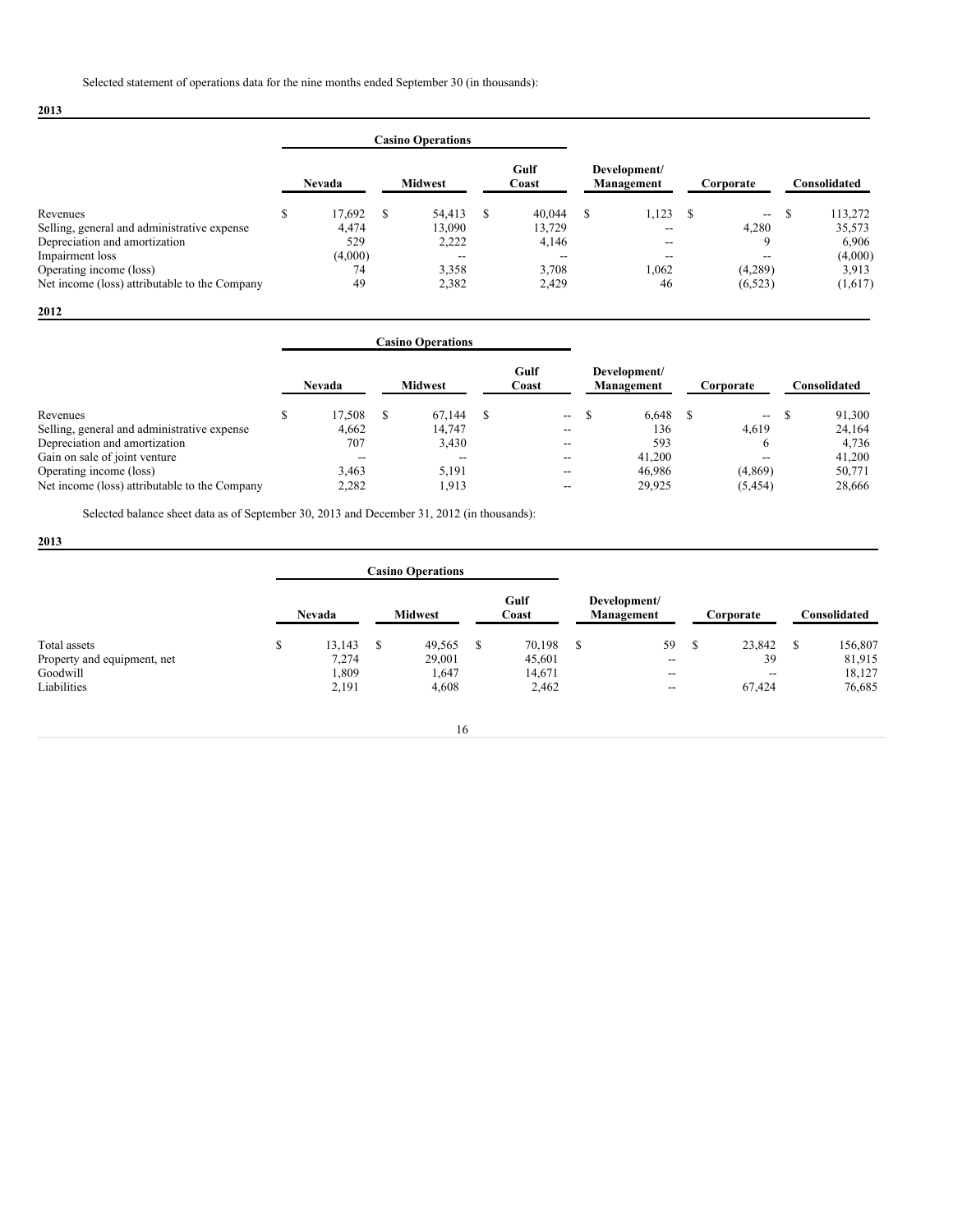|                             |               | <b>Casino Operations</b> |               |                            |                          |              |
|-----------------------------|---------------|--------------------------|---------------|----------------------------|--------------------------|--------------|
|                             | <b>Nevada</b> | <b>Midwest</b>           | Gulf<br>Coast | Development/<br>Management | Corporate                | Consolidated |
| Total assets                | 16.964        | 51.054                   | 72.911        | 96                         | 21,700                   | 162,725      |
| Property and equipment, net | 6,988         | 29,632                   | 47.024        | $\overline{\phantom{m}}$   | 29                       | 83,673       |
| Goodwill                    | 5.809         | 1,647                    | 14.671        | $- -$                      | $\overline{\phantom{a}}$ | 22,127       |
| Liabilities                 | 2,281         | 5,817                    | 3,020         | $- -$                      | 70,474                   | 81,592       |

#### **10. COMMITMENTS & CONTINGENCIES**

#### *Silver Slipper Hotel construction*

On August 26, 2013, the Silver Slipper entered into an agreement with WHD Silver Slipper, LLC related to construction of the six-story, 142-room Silver Slipper Hotel (the "Construction Agreement") being built between the south side of the casino and the waterfront, with rooms facing views of the bay. We expect costs related to the construction of the Silver Slipper Hotel to be approximately \$17.7 million. We estimate that construction of the Silver Slipper Hotel will take approximately one year to complete from the expected commencement of construction in November 2013. We intend to finance \$10.0 million of the construction cost with the proceeds of the term loan under the First Lien Credit Agreement as described in Note 6, with the remaining \$7.7 million of the construction cost to be funded from available cash. As of September 30, 2013 we had funded \$0.4 million in pre-construction costs for the Silver Slipper Hotel.

#### *Rising Star lease/purchase agreement*

On August 16, 2013, we entered into an agreement to lease/purchase a hotel at Rising Star (the "Rising Star Hotel Agreement") with Rising Sun/Ohio County First, Inc., an Indiana non-profit corporation (the "Landlord"). Upon completion of construction, we will operate the Landlord's 104-room hotel (the "Rising Star Hotel"), adjacent to the Rising Star. The Rising Star Hotel is currently under construction and is scheduled to open in the fourth quarter of 2013. The Rising Star Hotel Agreement provides we will be the lessee of the Rising Star Hotel and assume all responsibilities, revenues, expenses, profits and losses related to the Rising Star Hotel's operations. The term of the Rising Star Hotel Agreement is for 10 years from the date the Rising Star Hotel is first open to the public (subject to certain early termination rights of the parties under the Rising Star Hotel Agreement) with the Landlord having a right to sell the Rising Star Hotel to us at the end of the term and our corresponding obligation to purchase it on the terms set forth in the Rising Star Hotel Agreement. During the term, we will have the exclusive option to purchase the Rising Star Hotel at a pre-set price. Beginning on January 1, 2014, we will pay a fixed monthly rent payment of approximately \$83,000 during the term of the Rising Star Hotel Agreement unless we elect to purchase the hotel before the end of the lease period.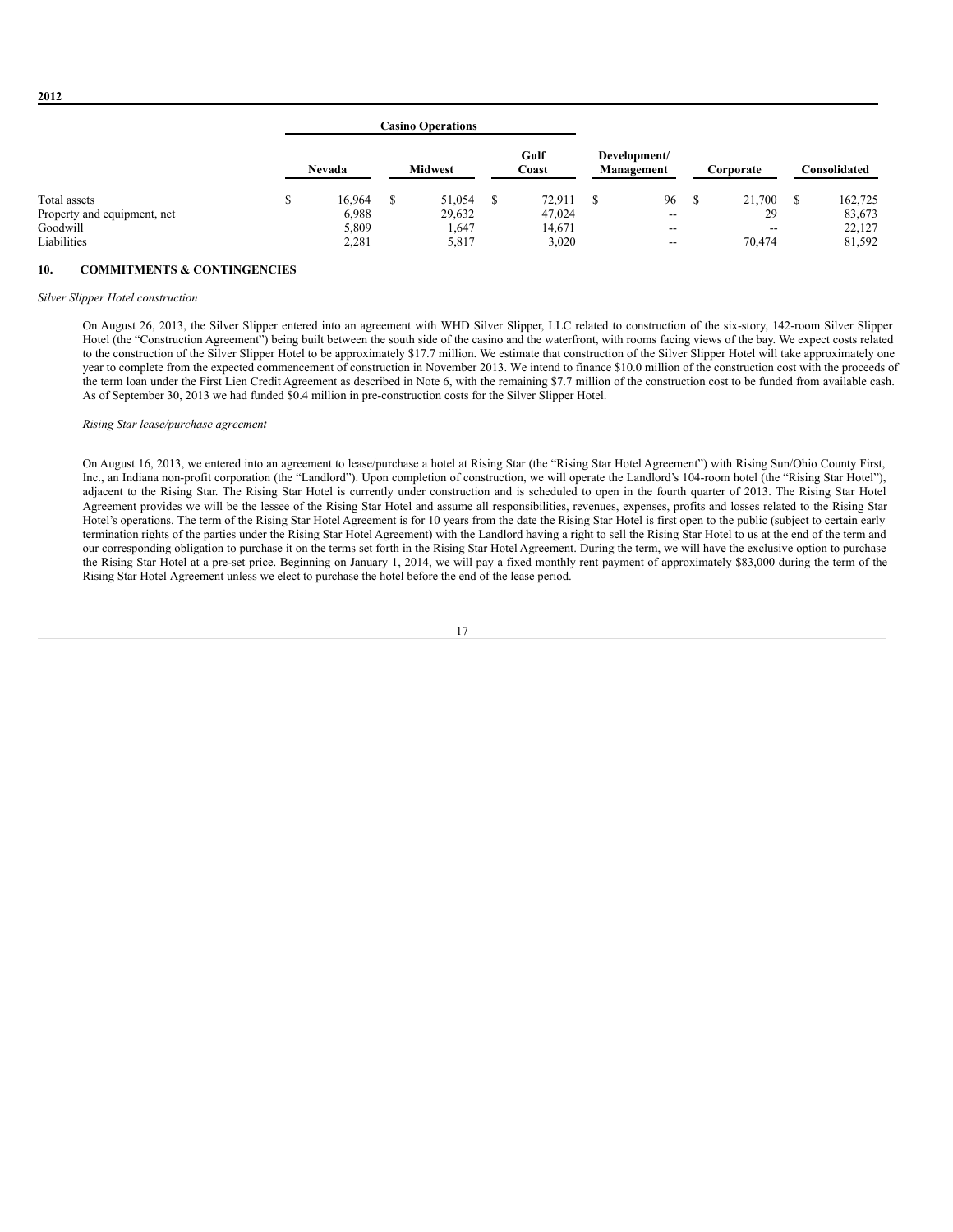## Other items

We received correspondence from the Internal Revenue Service (IRS) regarding a late filing of an informational return, which may result in a penalty. We have requested a waiver of penalties and believe our request is sustainable on the merits.

We are party to a number of pending legal proceedings which occurred in the normal course of business. Management does not expect that the outcome of such proceedings, either individually or in the aggregate, will have a material effect on our financial position, cash flows or results of operations

## **11. SUBSEQUENT EVENT**

On November 1, 2013, we elected, at our discretion, to prepay the sum of \$2.5 million in principal payments due January 1, 2014 and April 1, 2014. The next scheduled principal payment is due July 1, 2014.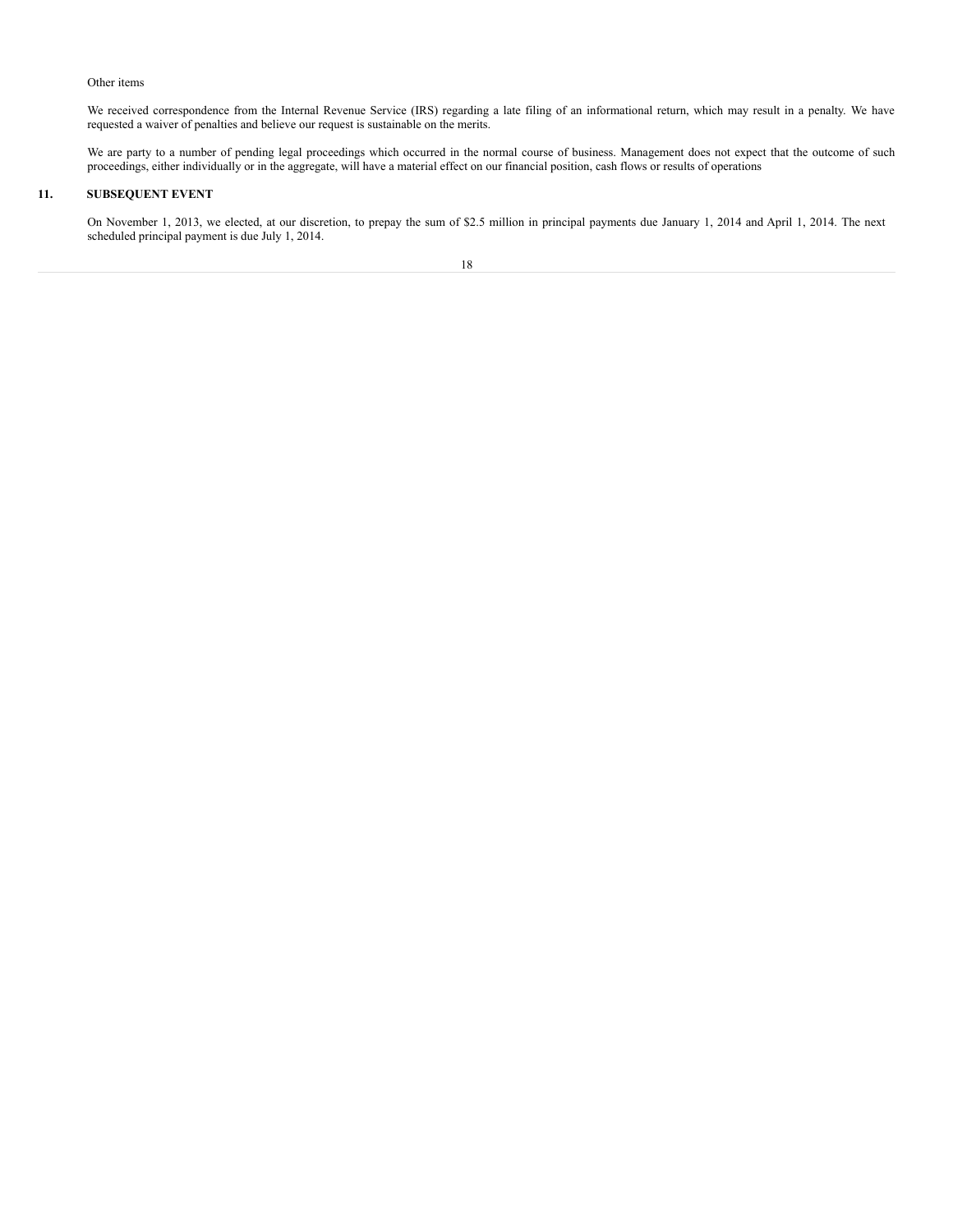## **Item 2. Management's Discussion and Analysis of Financial Condition and Results of Operations**

Management's Discussion and Analysis of Financial Condition and Results of Operations ("MD&A") is intended to provide a reader of our financial statements with a narrative from the perspective of our management on our financial condition, results of operations, liquidity and certain other factors that may affect our future results. Unless otherwise noted, transactions, trends and other factors significantly impacting our financial condition, results of operations and liquidity are discussed in order of magnitude. In addition, unless expressly stated otherwise, the comparisons presented in this MD&A refer to the same period in the prior year. Our MD&A is presented in seven sections:

- **Overview**
- Results of continuing operations
- Liquidity and capital resources
- Off-balance-sheet arrangements
- Seasonality
- Regulation and taxes
- Critical accounting estimates and policies

#### **Overview**

We own, develop, manage, and/or invest in gaming-related enterprises. We continue to actively investigate, individually and with partners, new business opportunities and we have been successful in our long-term strategy to transition from primarily a management company to primarily an owner/operator of regional casino operations with our significant acquisitions of the Rising Star Casino Resort ("Rising Star") in 2011 and the Silver Slipper Casino ("Silver Slipper") in 2012. With the sale of our interest in Gaming Entertainment (Michigan), LLC ("GEM") and the related management agreement for the FireKeepers Casino also in 2012, we transitioned the primary source of our revenues to owned entities. Our current ongoing strategy is to continue to create memorable experiences for our customers through customer service, employee engagement and entertainment as well as to continue to seek new business opportunities.

We own and operate the Silver Slipper in Bay St. Louis, Mississippi, the Rising Star in Rising Sun, Indiana, Stockman's Casino ("Stockman's") in Fallon, Nevada and we lease and operate the Grand Lodge Casino ("Grand Lodge") in Incline Village, Nevada. We receive management fees from our management agreement with the Pueblo of Pojoaque for the management of the Buffalo Thunder in Santa Fe, New Mexico, ("Buffalo Thunder") along with the Pueblo's Cities of Gold and Sports Bar casino facilities, which is in effect through September 23, 2014.

On October 1, 2012, we purchased the Silver Slipper for approximately \$69.3 million, exclusive of cash and working capital in the amount of \$6.4 million and \$2.9 million, respectively. We entered into the first lien term loan ("First Lien Credit Agreement") with Capital One Bank, N.A. ("Capital One") on June 29, 2012 and the second lien term loan ("Second Lien Credit Agreement") with ABC Funding, LLC on October 1, 2012, as discussed in Note 6 to the consolidated financial statements, and we used the debt to fund the Silver Slipper purchase price. A \$5.0 million revolving loan under the First Lien Credit Agreement remains undrawn and available.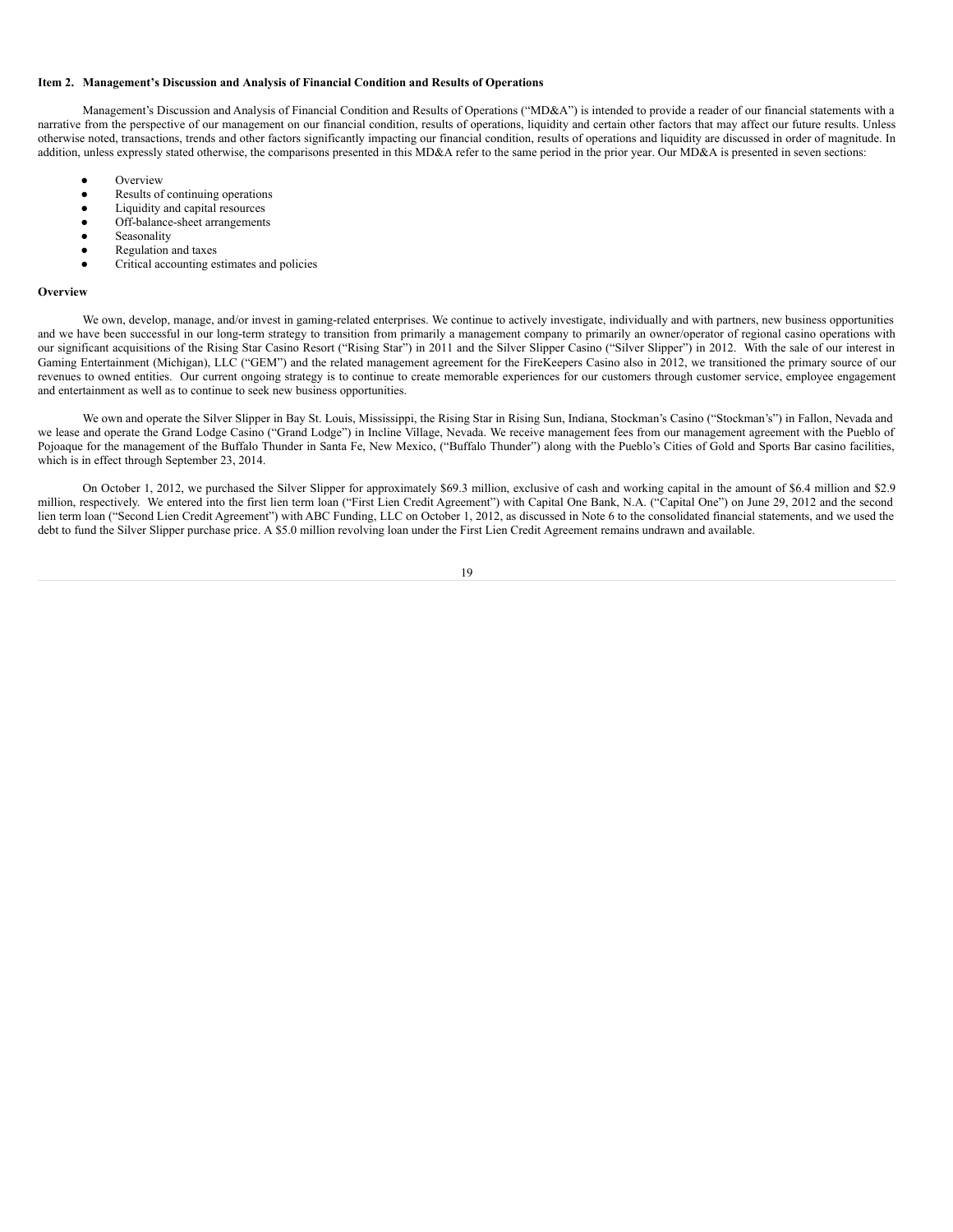Until March 30, 2012, we owned 50% of GEM, a joint venture with RAM Entertainment, LLC ("RAM"), where we were the primary beneficiary and, therefore, consolidated GEM in our consolidated financial statements. We and RAM sold GEM and its management rights and responsibilities under the management agreement to FireKeepers Development Authority, ("FDA") for approximately \$97.5 million. The sale closed March 30, 2012 and effectively terminated the existing management agreement, which was scheduled to run through August 2016. We used a portion of the proceeds to pay-off our then remaining outstanding debt under the Wells Fargo Credit Agreement.

In addition to the \$97.5 million, the FDA paid RAM and us \$1.2 million each, equal to the management fee that would have been earned under the management agreement for April 2012, less a \$0.3 million reduction and a \$0.1 million holdback receivable. The \$0.1 million holdback receivable was received in May 2012, less expenses related to the sale, deducted by the FDA. Our gain on the sale of GEM and related management rights was \$41.2 million and allocated as follows (in millions):

| Gross proceeds, before \$0.3 million reduction and \$0.1 million holdback receivable | 48.8  |
|--------------------------------------------------------------------------------------|-------|
| Plus: April 2012 'Wind up' fee received, net                                         | 0.9   |
|                                                                                      | 49.7  |
| Less: Net basis of contract rights expensed                                          | (2.8) |
| Less: Our interest in GEM                                                            |       |
| Gain on sale of joint venture                                                        | 41.2  |
|                                                                                      |       |

#### **Results of continuing operations**

A significant portion of our operating income in 2012 and prior years was generated from our management agreements, including agreements with the FireKeepers Casino in Michigan and the Buffalo Thunder in New Mexico. The FireKeepers management agreement ended March 30, 2012, with the sale of our interest in GEM. The Buffalo Thunder management agreement is in effect through September 2014. There can be no assurance that the Buffalo Thunder management agreement will be extended. We have owned Stockman's Casino since 2007. Consistent with our long-term strategy, we have acquired gaming properties and have transitioned from primarily a management company to primarily an owner/operator of regional casino operations. With the acquisition of the Rising Star and the leasing of the casino at Grand Lodge in 2011 and the acquisition of the Silver Slipper in 2012, our results of continuing operations have been significantly impacted and our revenues are currently primarily derived from owned operations.

For the three months ended March 31, 2012, our revenues from the FireKeepers management agreement were \$5.3 million, which represented a significant amount of our total annual operating income for 2012. With the sale of our interest in GEM and the acquisition of the Silver Slipper, we have completed the planned strategic transition from primarily a management company to primarily an owner/operator of regional casino operations and have secured an earnings stream that should be easier for the investor community to understand and value. We believe the impact of the lost revenues from the sale of our interest in GEM and the FireKeepers management agreement was diminished with the acquisition of the Silver Slipper, as well as the Rising Star and Grand Lodge operations.

During the quarter ended June 30, 2013, a new Indiana gaming tax legislation was passed, which allowed \$2.5 million in free play to be tax-free for the State of Indiana's twelve month fiscal year ended June 30, 2013, resulting in a savings of \$0.6 million for the Rising Star. Also, during the State of Indiana's fiscal year ending June 30, 2014, \$5.0 million in free play will be tax-free and the tax benefit for our quarter ended September 30, 2013 was \$0.2 million. In addition, as part of the legislation, if Rising Star's gross gaming revenues are less than \$75.0 million during the State of Indiana's fiscal year ended June 30, 2014, we may be entitled to additional tax relief currently estimated at about \$2.5 million per year, beginning July 1, 2014.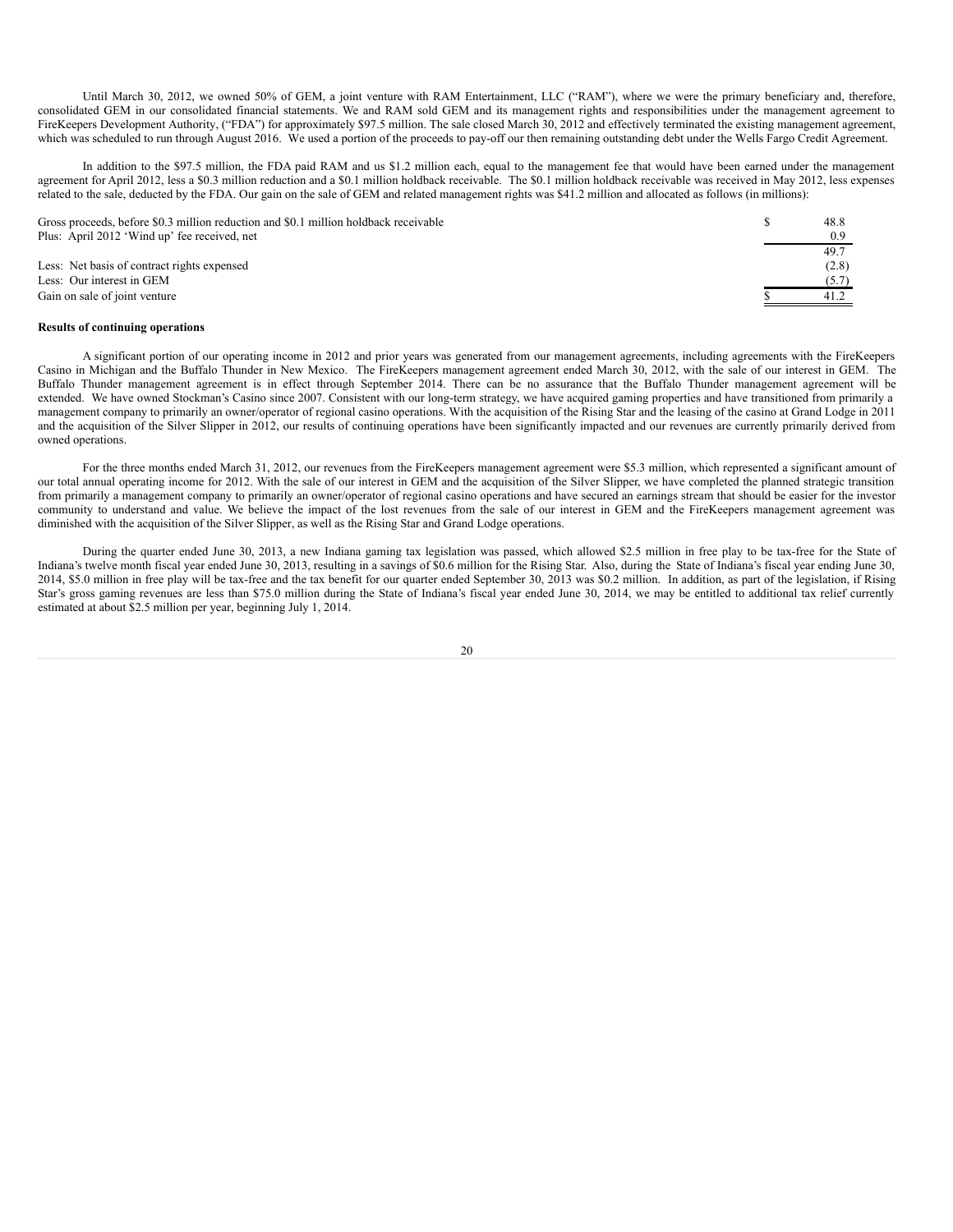## **Three Months Ended September 30, 2013, Compared to Three Months Ended September 30, 2012**

**Revenues.** For the three months ended September 30, 2013, total revenues increased \$7.3 million (24%) as compared to 2012, primarily due to \$13.0 million in revenues at Silver Slipper, our Gulf Coast segment's revenues, which was purchased on October 1, 2012, offset by a \$5.3 million (24%) decrease in our Midwest segment revenues derived from Rising Star Casino in Indiana. The decrease in Rising Star's revenues was driven by the \$5.1 million (25%) decrease in casino revenues due to increased competition from three new casino operations in Ohio.

**Operating costs and expenses.** For the three months ended September 30, 2013, total operating costs and expenses increased \$7.6 million (28%), as compared to 2012, primarily due to the purchase of the Silver Slipper operations with \$12.0 million in operating costs, offset by a \$4.0 million (19%) decrease in our Midwest segment operating costs.

The \$4.0 million decrease in our Midwest segment operating expenses was largely due to \$2.8 million (23%) lower casino expenses, \$0.8 million (15%) lower selling, general and administrative expenses (explained below) and \$0.4 million (34%) lower depreciation expense. Rising Star's casino expenses decreased from the prior year period, due to a \$2.2 million (34%) decrease in gaming taxes, a \$0.5 million (17%) decrease in complimentary expense and a \$0.2 million (11%) decrease in casino payroll and related expenses. The lower gaming taxes were partially the result of new Indiana gaming tax legislation, which allowed \$2.5 million in free play to be tax-free for the State of Indiana's twelve month fiscal year beginning July 1, 2013, resulting in a savings of \$0.2 million, as well as lower volume in gaming revenues. Rising Star's depreciation expenses decreased \$0.4 million over the prior year period, caused by fixed assets which became fully depreciated.

**Project development and acquisition costs.** For the three months ended September 30, 2013, project development costs decreased \$0.1 million (79%), as compared to 2012, primarily due to Silver Slipper acquisition costs that were incurred in the prior year period. Project development and acquisition costs are allocated to our development/management operations segment.

**Selling, general and administrative expense.** For the three months ended September 30, 2013, selling, general and administrative expenses increased \$3.3 million (42%) as compared to 2012. Selling, general and administrative expenses were \$4.4 million for the quarter at the Silver Slipper, purchased October 1, 2012, offset by a \$0.8 million (15%) decrease in our Midwest segment expenses.

The \$0.8 million decrease in our Midwest segment's selling, general and administrative expenses was largely attributable to Rising Star's \$0.5 million (23%) lower payroll and other employee related expenses and \$0.2 million (46%) lower advertising expenses, as a result of cost control initiatives.

**Operating gains (losses).** For the three months ended September 30, 2013, we incurred an impairment loss of \$4.0 million related to Stockman's goodwill as discussed in Note 5 to the consolidated financial statements.

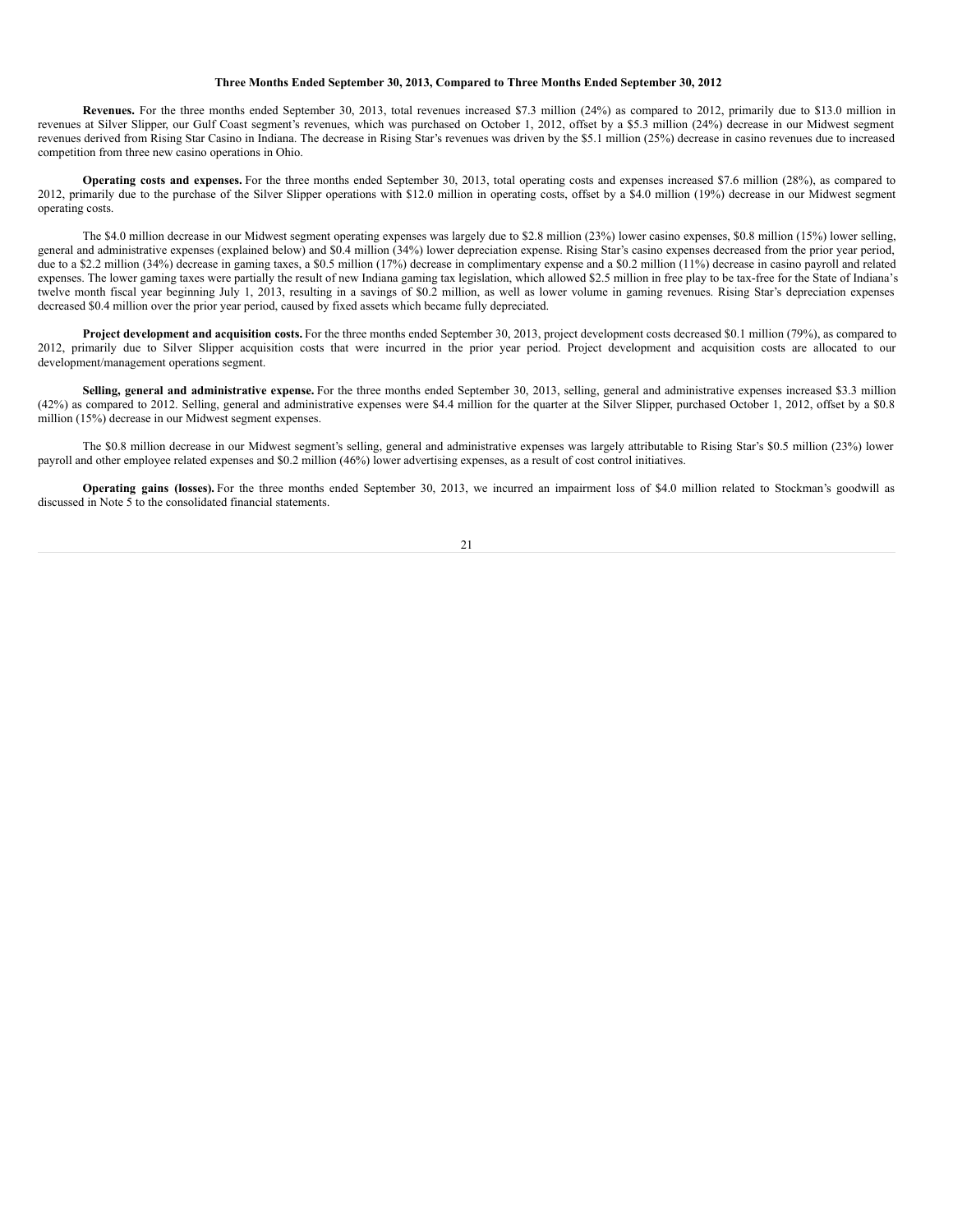**Other (expense) income.** For the three months ended September 30, 2013, interest expense increased \$1.8 million related to the First and Second Lien Credit Agreements with Capital One and ABC Funding, LLC, which were incurred with the purchase of Silver Slipper. In 2012, we had no loans outstanding or related interest expense in the third quarter. These other (expense) income items are allocated to our corporate operations segment.

**Income taxes.** The estimated effective tax rate for the three months ended September 30, 2013 is approximately 30%, compared to 29% for the same period in 2012. The higher tax rate in the current year is primarily a function of a pre-tax book loss at September 30, 2013 and its impact on permanent items, including the non-deductibility of gaming taxes in calculating state tax, and the deductibility of restricted stock partially as a result of permanent differences related to the deductibility of executive compensation. State tax expense is typically high as a result of the non-deductibility of gaming taxes in certain states. The tax deduction for restricted stock, which vested in June 2013, was lower than the cumulative expense recognized on the income statement over the three year vesting period. There is no valuation allowance on the current deferred tax asset of \$2.1 million and the long-term deferred tax asset of \$1.0 million as of September 30, 2013, as we believe the deferred tax assets are fully realizable.

## **Nine Months Ended September 30, 2013, Compared to Nine Months Ended September 30, 2012**

**Revenues.** For the nine months ended September 30, 2013, total revenues increased \$22.0 million (24%) as compared to 2012, principally related to \$40.0 million in revenue at Silver Slipper, our Gulf Coast segment's revenues, purchased on October 1, 2012, offset by a \$12.7 million (19%) decrease in our Midwest segment revenues as a result of increased competition and a \$5.5 million (83%) decrease in our development/management segment revenues as a result of the sale of our interest in GEM and the FireKeepers management agreement on March 30, 2012.

The \$12.7 million decrease in our Midwest segment revenues was the result of lower casino revenues at the Rising Star, which decreased \$12.4 million (20%) due to the opening of a new casino in Cincinnati, Ohio, in March 2013 as well as two casinos which opened in Columbus, Ohio in 2012.

**Operating costs and expenses.** For the nine months ended September 30, 2013, total operating costs and expenses increased \$23.6 million (29%), as compared to 2012, chiefly as a result of the purchase of the Silver Slipper operations with \$36.3 million in operating costs, offset by a \$10.9 million (18%) decrease in our Midwest segment costs and a \$0.8 million (93%) decrease in our development/management segment operating costs. Operating costs also decreased \$0.6 million (12%) in our Corporate segment due to a \$0.3 million (7%) decrease in selling, general and administrative expenses as explained below.

The \$10.9 million decrease in our Midwest segment operating expenses was largely due to \$7.8 million (21%) lower casino expenses, \$1.7 million (11%) lower selling, general and administrative expenses (as explained below), \$1.2 million (35%) lower depreciation expense and \$0.3 million (11%) lower food and beverage expenses. Rising Star's casino expenses decreased \$7.8 million over the prior year period, largely due to a \$5.4 million (28%) decrease in gaming taxes, a \$1.3 million (15%) decrease in complimentary expense and a \$0.6 million (9%) decrease in casino payroll and related expenses. The lower gaming taxes were partially attributable to new Indiana gaming tax legislation, which allows a portion of the free play to be tax-free resulting in a savings of \$0.8 million for the nine months ended September 30, 2013. Gaming taxes were also lower for the nine months ended September 30, 2013 due to lower taxable gaming revenues. Rising Star's depreciation expenses decreased \$1.2 million over the prior year period, as a result of fixed assets that became fully depreciated. Rising Star's food and beverage expenses decreased \$0.3 million over the prior year period due to the decline in business which lowered food and beverage cost of sales. The \$0.8 million decrease in our development/management segment operating costs was predominantly attributable to the sale of our interest in GEM and the FireKeepers management agreement on March 30, 2012.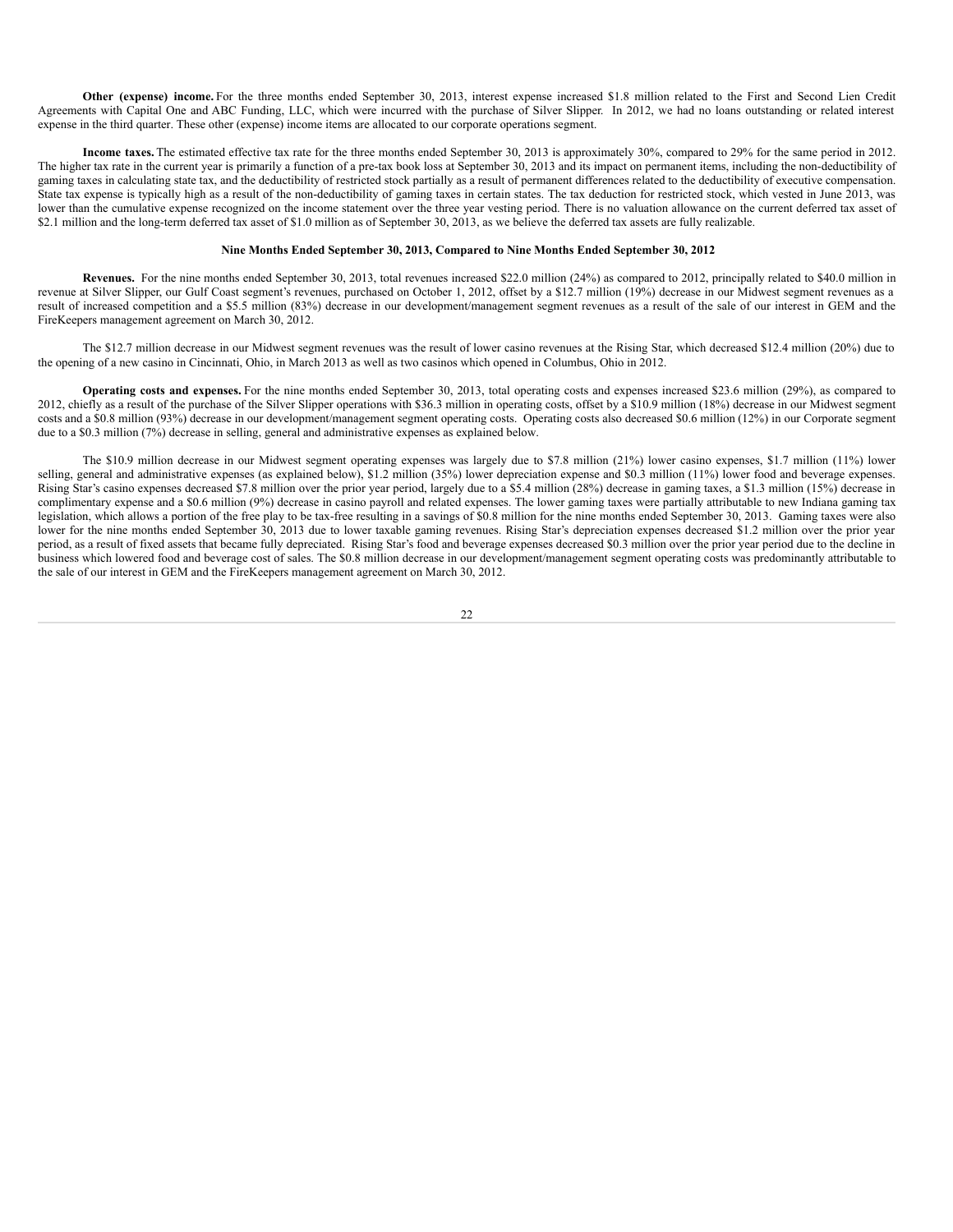**Project development and acquisition costs.** For the nine months ended September 30, 2013, project development costs decreased \$0.3 million (84%), as compared to 2012, mainly as a result of the Silver Slipper acquisition costs incurred in the prior year period. Project development and acquisition costs are allocated to our development/management operations segment.

**Selling, general and administrative expense.** For the nine months ended September 30, 2013, selling, general and administrative expenses increased \$11.4 million (47%) as compared to 2012. Selling, general and administrative expenses were \$13.7 million for the nine months ended September 30, 2013 at the Silver Slipper, which was acquired October 1, 2012, offset by a \$1.7 million (11%) decrease in our Midwest segment expenses and also a \$0.3 million (7%) decrease in our Corporate segment expenses due to lower payroll and other employee related expenses.

The \$1.7 million decrease in our Midwest segment's selling, general and administrative expenses was due to Rising Star's cost control initiatives which resulted in \$0.9 million (14%) lower payroll and other employee related expenses, \$0.3 million lower maintenance expenses related to dredging and a \$0.4 million (35%) decline in advertising expenses.

**Operating gains (losses).** For the nine months ended September 30, 2013, we incurred an impairment loss of \$4.0 million related to Stockman's goodwill as discussed in Note 5 to the consolidated financial statements. This contrasts with a \$41.2 million gain on sale of the joint venture, related to the sale of our interest in GEM in the prior year period.

**Other (expense) income.** For the nine months ended September 30, 2013 we incurred a \$4.8 million increase in interest expense related to the First and Second Lien Credit Agreements with Capital One and ABC Funding, LLC, whose proceeds were used to purchase Silver Slipper Casino. In the nine months ended September 30, 2012, we incurred a \$1.7 million loss on extinguishment of debt related to the write-off of the Wells Fargo loan costs. These other (expense) income items are allocated to our corporate operations segment.

**Income taxes**. The estimated effective tax rate for the nine months ended September 30, 2013 is approximately 5% compared to 38% for the same period in 2012. The lower tax rate in the current year is primarily a function of pre-tax book loss of \$1.7 million compared to pre-tax book income of \$48.3 million for the nine months ended September 30, 2013 and September 30, 2012, respectively, and its impact on permanent items, including the non-deductibility of gaming taxes in calculating state tax, and the deductibility of restricted stock partially as a result of permanent differences related to the deductibility of executive compensation. State tax expense is typically high as a result of the non-deductibility of gaming taxes in certain states. The tax deduction for restricted stock, which vested in June 2013, was lower than the cumulative expense recognized on the income statement over the three year vesting period. There is no valuation allowance on the current deferred tax asset of \$2.1 million and the long-term deferred tax asset of \$1.0 million as of September 30, 2013, as we believe the deferred tax assets are fully realizable.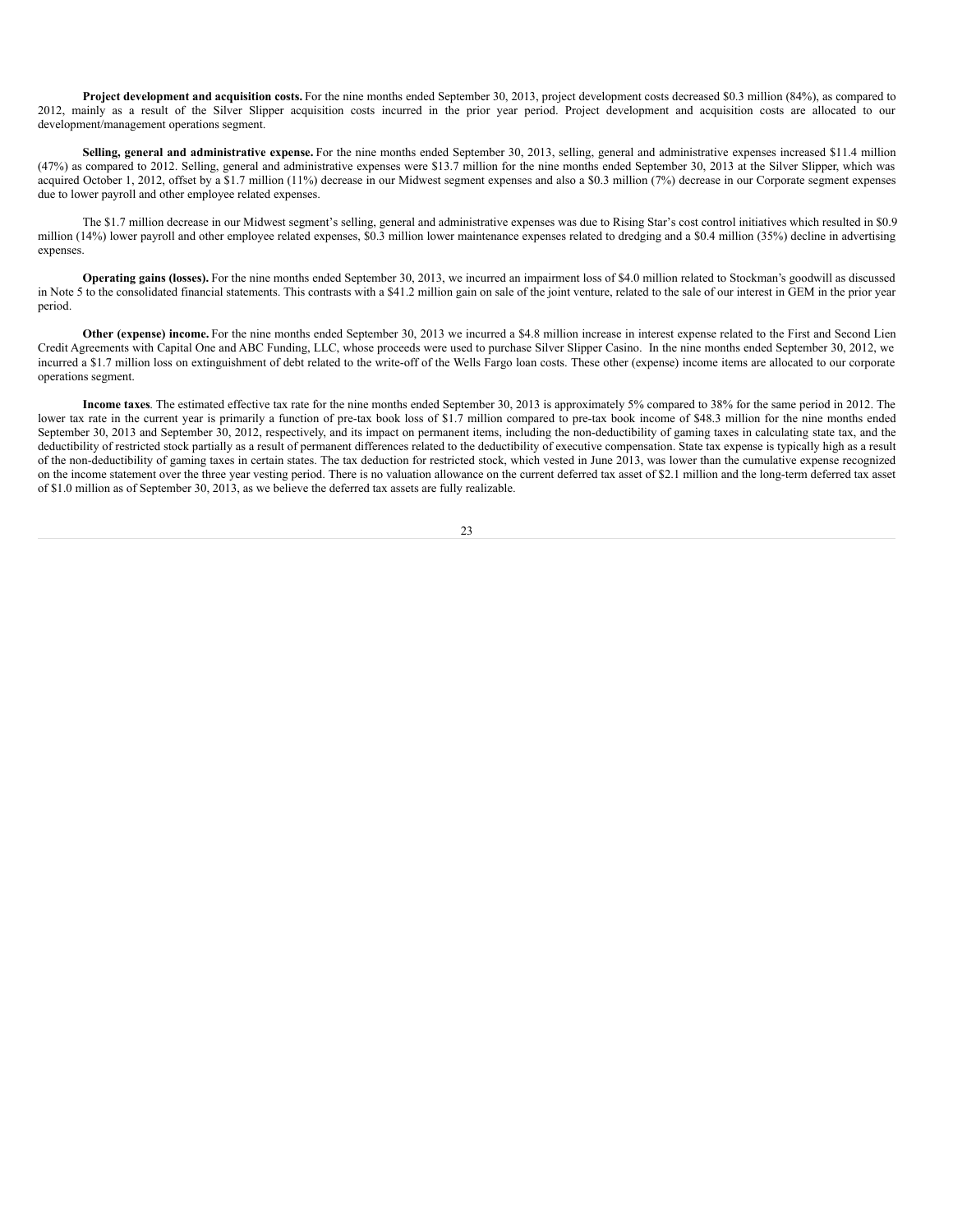**Noncontrolling interest.** For the nine months ended September 30, 2012, we recorded net income attributable to non-controlling interest in consolidated joint venture of \$2.2 million as a result of our interest in GEM. Our interest in GEM was sold on March 30, 2012.

## **Liquidity and capital resources**

## *Economic conditions and related risks and uncertainties*

The United States and the world has experienced a widespread economic slowdown accompanied by, among other things, weakness in consumer spending including gaming activity and reduced credit and capital financing availability, all of which have far-reaching effects on economic conditions in the country for an indeterminate period. Our operations are currently concentrated in the Gulf Coast, Indiana, northern Nevada and New Mexico. Accordingly, future operations could be affected by adverse economic conditions and increased competition particularly in those areas and their key feeder markets in neighboring states. The effects and duration of these conditions and related risks and uncertainties on our future operations and cash flows, including our access to capital or credit financing, cannot be estimated at this time, but may be significant.

The Silver Slipper, Rising Star, Grand Lodge, and Stockman's operations, along with the Buffalo Thunder management agreement, are currently our primary sources of recurring income and significant positive cash flow. There can be no assurance that the Buffalo Thunder management agreement ending in September 2014, will be extended beyond its term.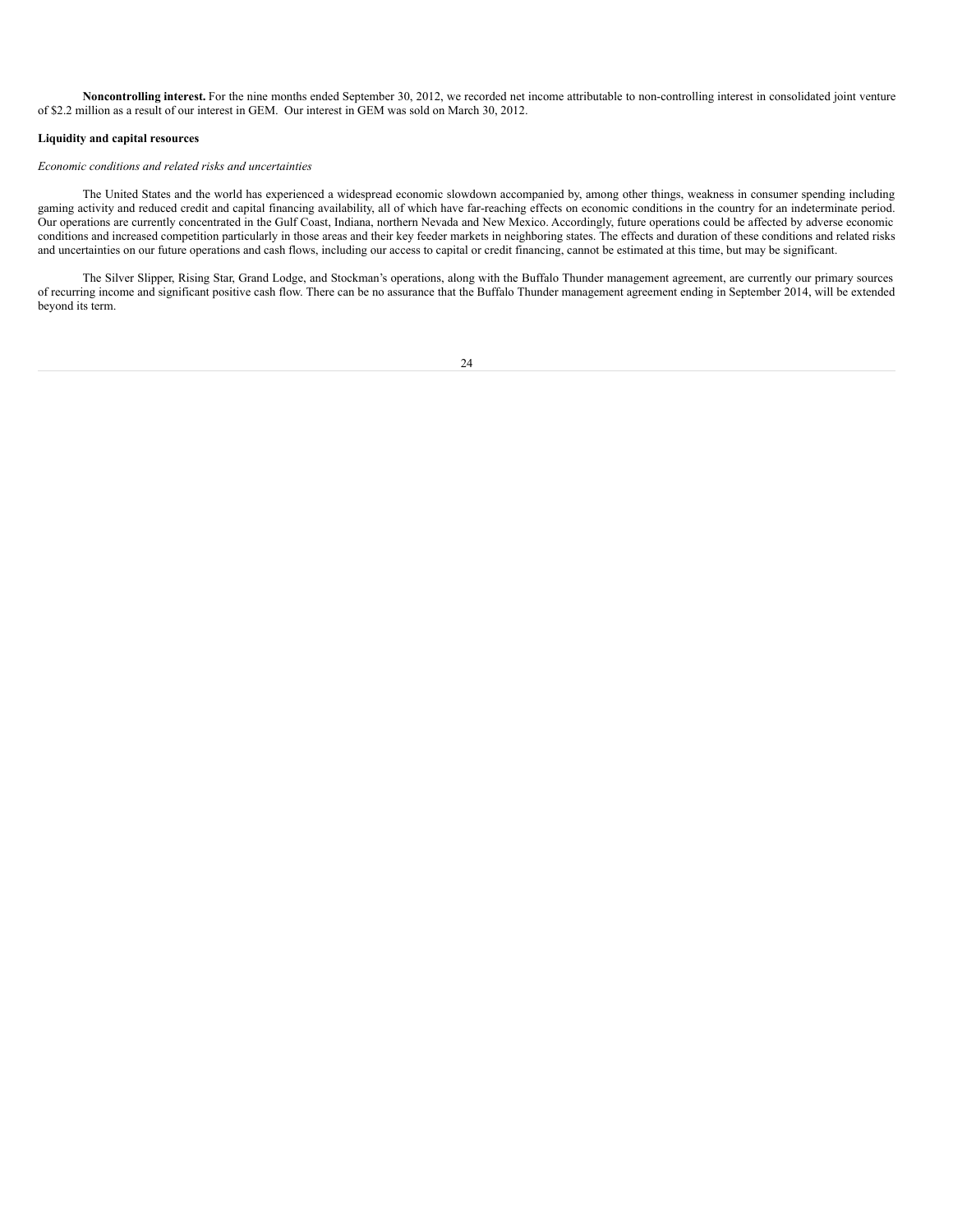On a consolidated basis, cash provided by operations for the first nine months of 2013 was \$11.0 million. Cash of \$3.6 million was used in investing activities, largely due to the purchase of \$3.3 million in property and equipment at our various properties, including \$0.4 million for Silver Slipper Hotel pre-construction costs. Cash of \$2.7 million was used in financing activities to repay \$2.5 million in debt and pay \$0.2 million in loan fees connected with the Silver Slipper Hotel financing.

## As of September 30, 2013, we had approximately \$25.4 million in cash.

Our future cash requirements include funding approximately \$7.3 million in remaining construction costs, net of \$0.4 million of pre-construction costs funded for the nine months ended September 30, 2013, for a six-story, 142-room hotel at Silver Slipper Casino in Mississippi ("Silver Slipper Hotel") being built between the south side of the casino and the waterfront, with rooms facing views of the bay. On August 26, 2013, the Silver Slipper entered into an agreement with WHD Silver Slipper, LLC related to construction of the Silver Slipper Hotel (the "Construction Agreement"). We estimate that construction of the Silver Slipper Hotel will take approximately one year to complete from the expected commencement of construction in November 2013. We intend to finance \$10.0 million of the construction cost with the proceeds of the term loan under the First Lien Credit Agreement as described in Note 6 to the consolidated financial statements, with the remaining \$7.7 million of the construction cost to be funded from available cash.

We believe the Silver Slipper Hotel is a much-needed amenity which will allow guests to extend their visits and enjoy more of what the Silver Slipper has to offer and favorably impact customer loyalty and revenues.

In October 2011, the Rising Sun/Ohio County First, Inc. (RSOCF), an Indiana non-profit corporation, and the Rising Sun Regional Foundation, Inc. teamed up to develop a new 104-room hotel on land adjacent to our property. Construction commenced in December 2012, and the hotel is expected to open in the fourth quarter of 2013. We believe that the added hotel room inventory in proximity to the casino facility will favorably impact revenues and visitor counts.

On August 16, 2013, we entered into an agreement to lease/purchase a hotel at Rising Star (the "Rising Star Hotel Agreement") with RSOCF (the "Landlord"). Upon completion of construction, we will operate the Landlord's 104-room hotel (the "Rising Star Hotel"), adjacent to the Rising Star. The Rising Star Hotel is currently under construction and is scheduled to open in the fourth quarter of 2013. The Rising Star Hotel Agreement provides we will be the lessee of the Rising Star Hotel and assume all responsibilities, revenues, expenses, profits and losses related to the Rising Star Hotel's operations. The term of the Rising Star Hotel Agreement is for 10 years from the date the Rising Star Hotel is first open to the public (subject to certain early termination rights of the parties under the Rising Star Hotel Agreement) with the Landlord having a right to sell the Rising Star Hotel to us at the end of the term and our corresponding obligation to purchase it on the terms set forth in the Rising Star Hotel Agreement. During the term, we will have the exclusive option to purchase the Rising Star Hotel at a pre-set price. Beginning on January 1, 2014, we will pay a fixed monthly rent payment of approximately \$83,000 during the term of the Rising Star Hotel Agreement unless we elect to purchase the hotel before the end of the lease period.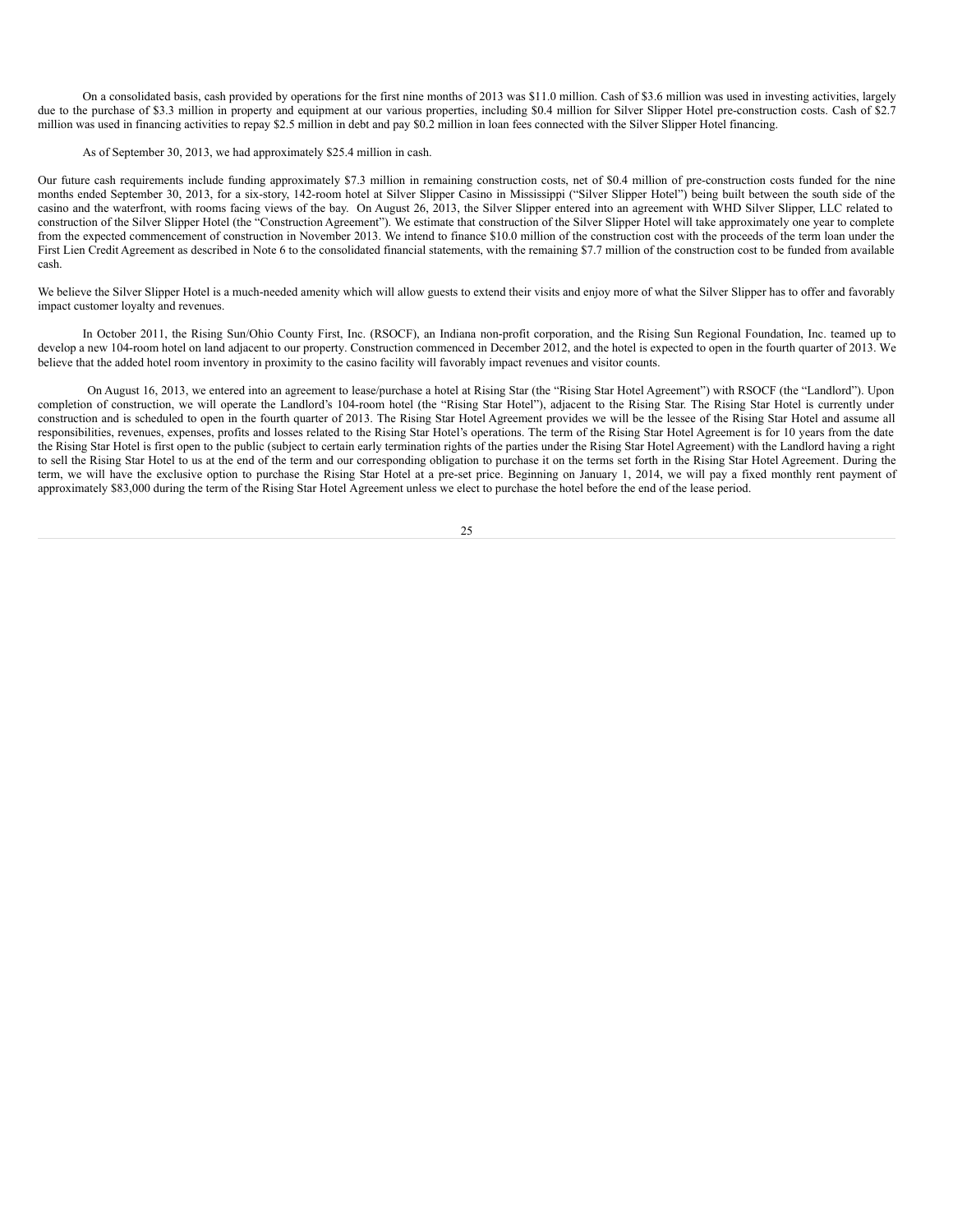Subject to the effects of the economic uncertainties discussed above, we believe that adequate financial resources will be available to execute our current growth plan from a combination of operating cash flows and external debt and equity financing. However, continued downward pressure on cash flow from operations due to, among other reasons, the adverse effects on gaming activity of the current economic environment, increased competition and a generally tight credit environment, increases the uncertainty with respect to our development and growth plans.

#### *Banking Relationships*

On March 30, 2012, we paid off the then remaining \$25.3 million debt and extinguished the Wells Fargo Credit Agreement, which consisted of \$24.8 million of our existing long term debt and \$0.5 million due on the Swap, from proceeds from the sale of our interest in GEM and the FireKeepers management agreement.

On October 1, 2012, we closed on the acquisition of all of the equity membership interests in Silver Slipper Casino Venture LLC d/b/a Silver Slipper Casino located in Bay St. Louis, Mississippi. The purchase price of approximately \$69.3 million, exclusive of \$6.4 million cash and \$2.9 million working capital, was funded by the First Lien Credit Agreement and the Second Lien Credit Agreement. The \$5.0 million revolving loan under the First Lien Credit Agreement remains undrawn and available. The First and Second Lien Credit Agreements are secured by substantially all of our assets and therefore, our wholly-owned subsidiaries guarantee our obligation under the agreements. The Second Lien Credit Agreement is subject to the lien of the First Lien Credit agreement.

We have elected to pay interest on the First Lien Credit Agreement based on a LIBOR rate plus a margin rate as set forth in the agreement. LIBOR rate means a rate per annum equal to the quotient of (a) the greater of (1) 1.00% and (2) the rate per annum referenced to as the BBA (British Bankers Association) LIBOR divided by (b) one minus the reserve requirement set forth in the First Lien Credit Agreement for such loan in effect from time to time. We pay interest on the Second Lien Credit Agreement at the rate of 13.25% per annum. The First and Second Lien Credit Agreements contain customary negative covenants and events of default for transactions of this type.

As of December 31, 2012, we had elected, at our discretion, to prepay the principal payment of \$1.3 million due April 1, 2013 on the First Lien Credit Agreement, in order to reduce interest costs. We elected, at our discretion, to prepay on June 3, 2013 the sum of \$2.5 million in principal payments due July 1, 2013 and October 1, 2013. We further elected, at our discretion, to prepay on November 1, 2013 the sum of \$2.5 million in principal payments due January 1, 2014 and April 1, 2014. The next scheduled principal payment is due July 1, 2014.

We are required to make prepayments under the First Lien Credit Agreement, under certain conditions defined in the agreement, in addition to the scheduled principal installments for any fiscal year ending December 31, 2012 and thereafter. Prepayment penalties will be assessed in the event that prepayments are made on the Second Lien Credit Agreement prior to the discharge of the First Lien Credit Agreement.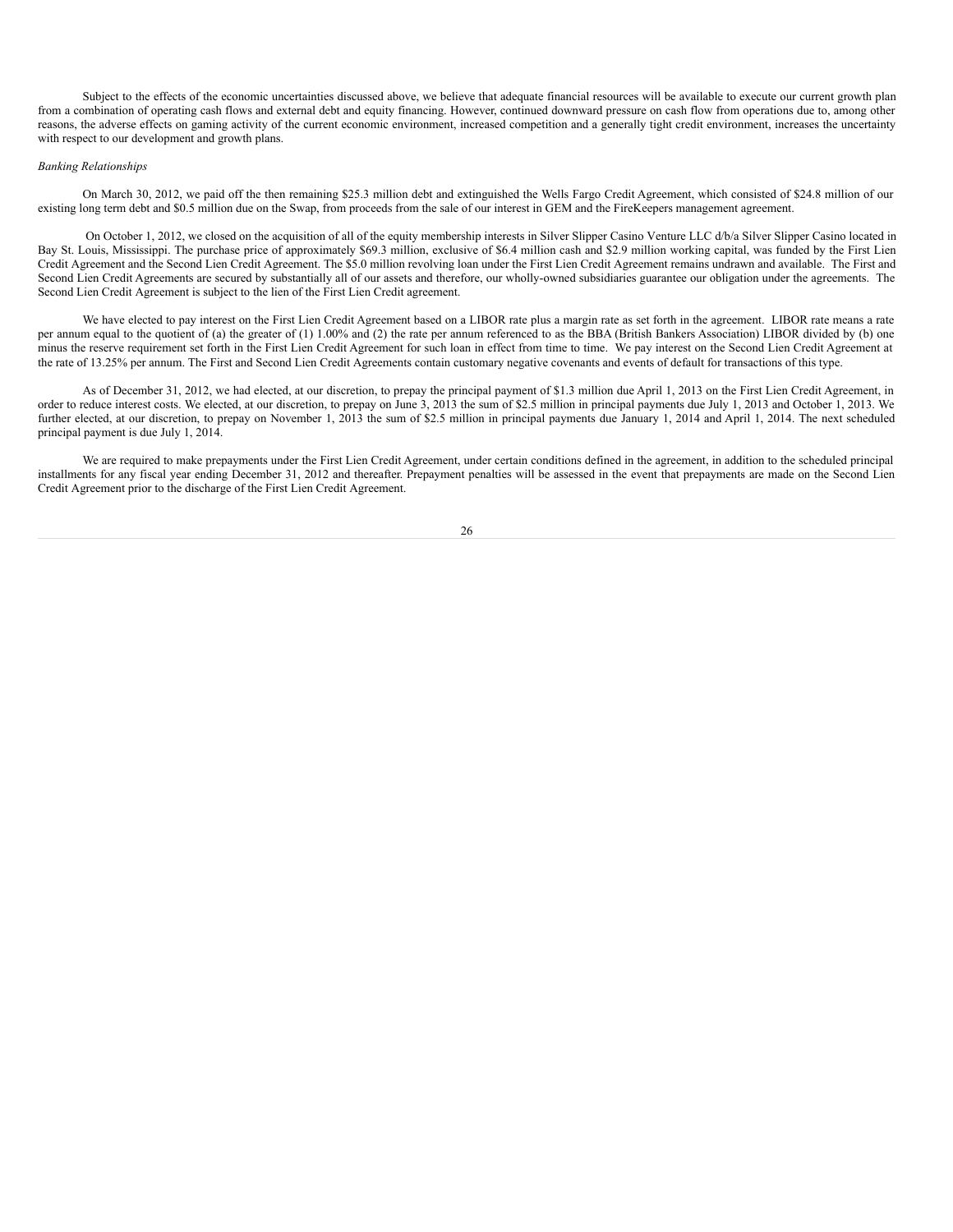On August 26, 2013, we entered into a first amendment to the First Lien Credit Agreement, ("First Lien Amendment") and an amendment no. 1 to the Second Lien Credit Agreement, ("Second Lien Amendment") which amended certain provisions of the First and Second Lien Credit Agreements. The First Lien Amendment modifications include a \$10.0 million increase to the term loan portion of the First Lien Credit Agreement to \$56.3 million, a 1% lower interest rate and an extended maturity date to June 29, 2016. Also, certain financial ratio covenants were revised under the First and Second Lien Credit Agreements to accommodate the additional extension of credit under the First Lien Credit Agreement and our lease/purchase agreement related to the Rising Star Hotel, as discussed in Note 10 to the consolidated financial statements. The \$10.0 million term loan under the First Lien Credit Agreement remains undrawn and available and will be used to fund a portion of the \$17.7 million construction of the six-story, 142-room Silver Slipper Hotel being built between the south side of the casino and the waterfront, with rooms facing views of the bay. The remaining \$7.7 million of the construction cost will be funded from available cash. As of September 30, 2013 we had funded \$0.4 million in pre-construction costs for the Silver Slipper Hotel. We estimate that construction of the hotel will take approximately one year from expected commencement of construction in November 2013.

#### *Other projects*

Additional projects are considered based on their forecasted profitability, development period, regulatory and political environment and the ability to secure the funding necessary to complete the development or acquisition, among other considerations. No assurance can be given that any additional projects will be pursued or completed or that any completed projects will be successful.

We continue to actively investigate, individually and with partners, new business opportunities. Management believes we will have sufficient cash and financing available to fund acquisitions and development opportunities in the future.

## **Off-balance sheet arrangements**

We have no off-balance sheet arrangements that have, or are reasonably likely to have, a current or future effect on our financial condition, changes in financial condition, revenues or expenses, results of operations, liquidity, capital expenditures or capital resources that is material to investors.

#### **Seasonality**

We believe that our casino operations and management contracts and our estimates of completion for projects in development are affected by seasonal factors, including holidays, adverse weather and travel conditions. Accordingly, our results of operations may fluctuate during the year or from year to year and the results for any year may not be indicative of results for future years.

#### **Regulation and taxes**

We, and our casino operations, are subject to extensive regulation by state and tribal gaming authorities. We will also be subject to regulation, which may or may not be similar to current state regulations, by the appropriate authorities in any jurisdiction where we may conduct gaming activities in the future. Changes in applicable laws or regulations could have an adverse effect on us.

The gaming industry represents a significant source of tax revenues to state governments. From time to time, various federal or state legislators and officials have proposed changes in tax law, or in the administration of such law, affecting the gaming industry. It is not possible to determine the likelihood of possible changes in tax law or in the administration of such law. Such changes, if adopted, could have a material adverse effect on our future financial position, results of operations and cash flows.

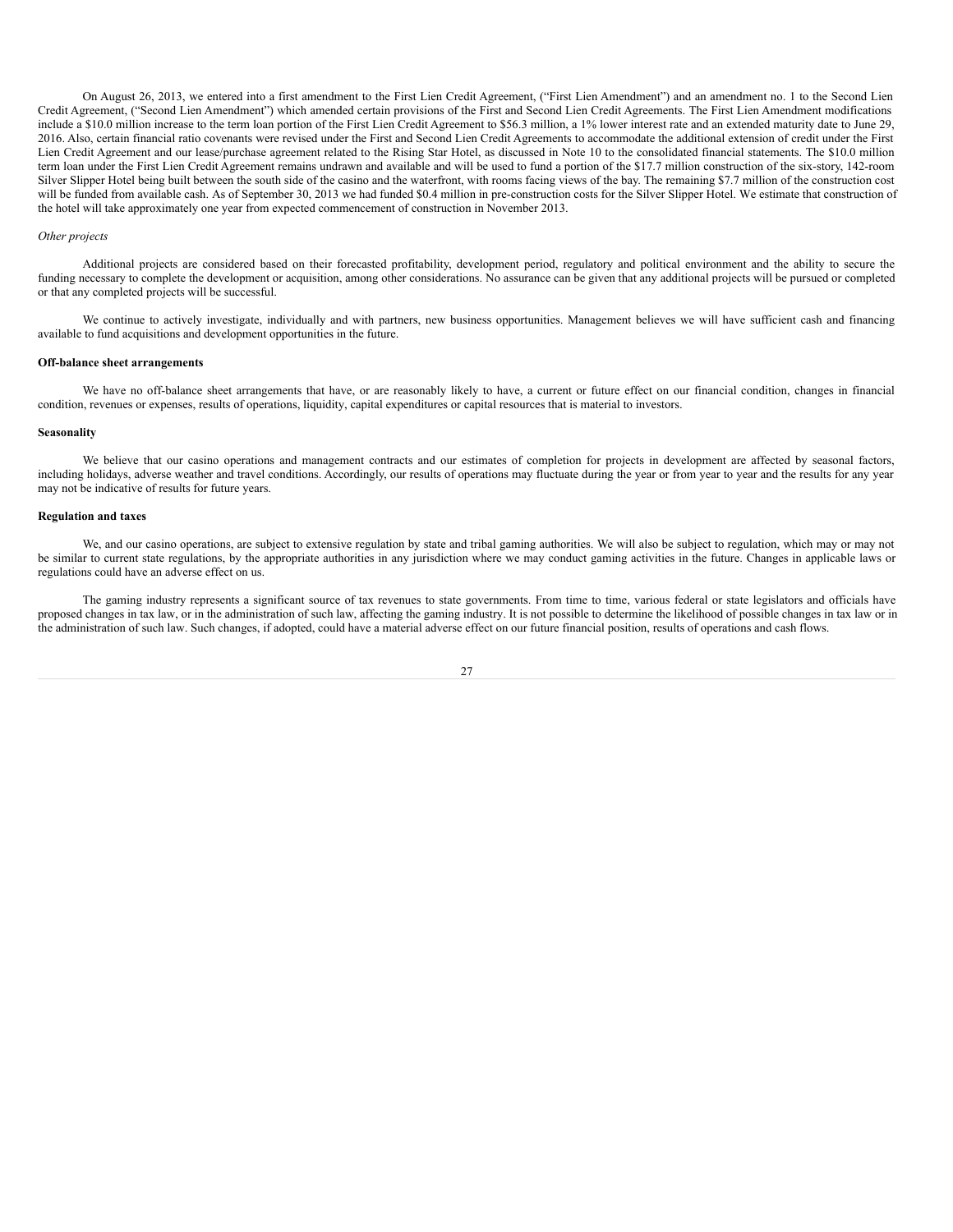## **Critical accounting estimates and policies**

We describe our critical accounting estimates and policies in Note 2, Summary of Significant Accounting Policies, of the Notes to Consolidated Financial Statements included in our Form 10-K for the year ended December 31, 2012. We also discuss our critical accounting estimates and policies in Item 7, Management's Discussion and Analysis of Financial Condition and Results of Operations, in our Form 10-K for the year ended December 31, 2012. There has been no significant change in our critical accounting estimates or policies since the end of 2012.

## **Safe harbor provision**

This Quarterly Report on Form 10-Q contains forward-looking statements within the meaning of Section 21E of the Securities Exchange Act of 1934, as amended, relating to our financial condition, profitability, liquidity, resources, business outlook, market forces, corporate strategies, contractual commitments, legal matters, capital requirements and other matters. The Private Securities Litigation Reform Act of 1995 provides a safe harbor for forward-looking statements. We note that many factors could cause our actual results and experience to change significantly from the anticipated results or expectations expressed in our forward-looking statements. When words and expressions such as: "believes," "expects," "anticipates," "estimates," "plans," "intends," "objectives," "goals," "aims," "projects," "forecasts," "possible," "seeks," "may," "could," "should," "might," "likely," "enable," or similar words or expressions are used in this Form 10-Q, as well as statements containing phrases such as "in our view," "there can be no assurance," "although no assurance can be given," or "there is no way to anticipate with certainty," forward-looking statements are being made.

Various risks and uncertainties may affect the operation, performance, development and results of our business and could cause future outcomes to change significantly from those set forth in our forward-looking statements, including the following risks:

- our growth strategies;
- our development and potential acquisition of new facilities;
- successful integration of acquisitions;
- · risks related to development and construction activities; including weather, labor, supply and other unforeseen interruptions, including development of hotel or other amenities in conjunction with the Silver Slipper and Rising Star;
- anticipated trends in the gaming industries;
- patron demographics;
- · general market and economic conditions, including but not limited to, the effects of local and national economic, housing and energy conditions on the economy in general and on the gaming and lodging industries in particular;
- access to capital and credit, including our ability to finance future business requirements;
- our dependence on key personnel;
- the availability of adequate levels of insurance;
- · changes in federal, state, and local laws and regulations, including environmental and gaming licenses or legislation and regulations;
- ability to obtain and maintain gaming and other governmental licenses;
- regulatory approvals;
- impact of weather;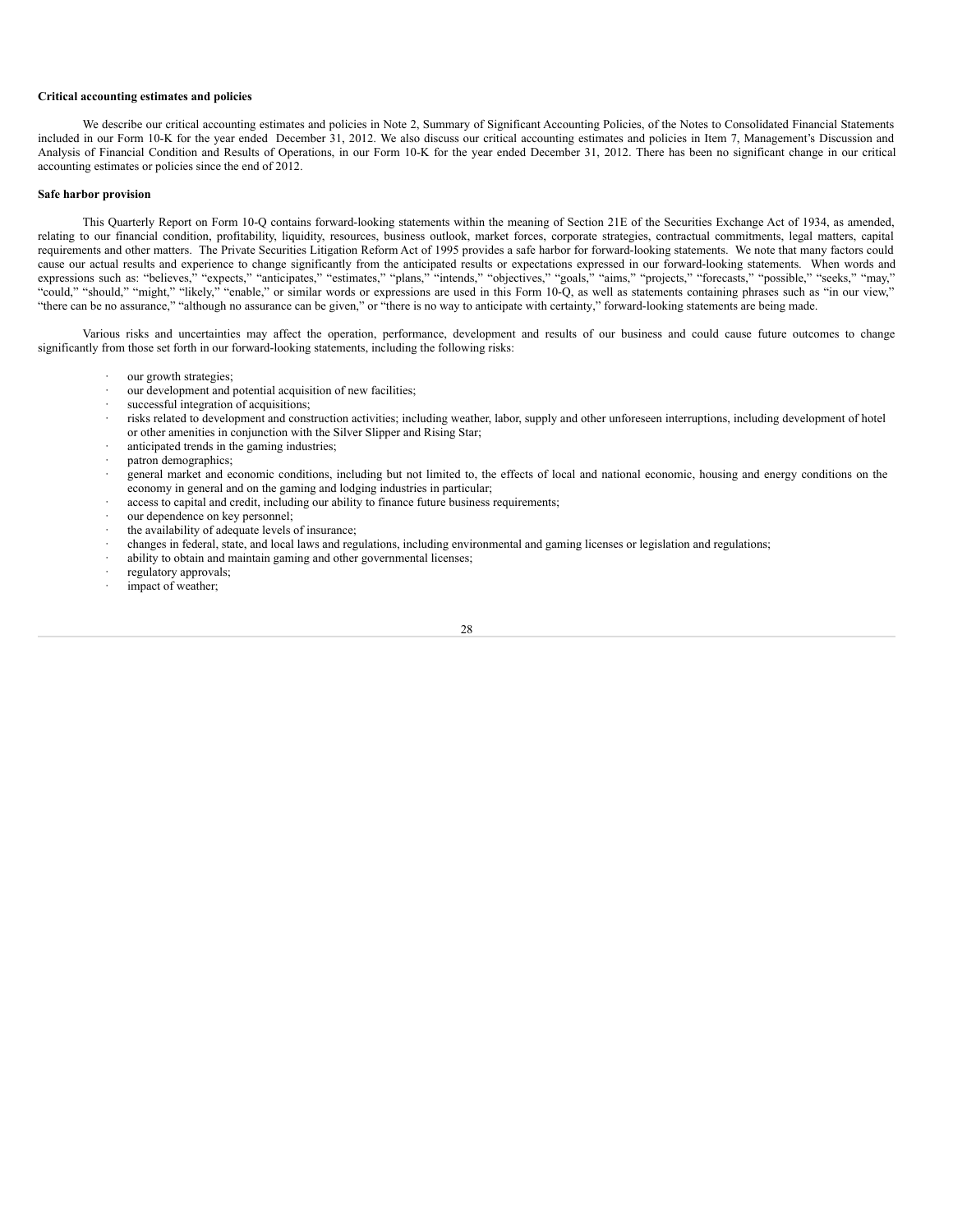- · competitive environment, including increased competition in our target market areas;
- increases in the effective rate of taxation at any of our properties or at the corporate level; and<br>risks uncertainties and other fectors described from time to time in this and our other. SEC fil
- risks, uncertainties and other factors described from time to time in this and our other SEC filings and reports.

We undertake no obligation to publicly update or revise any forward-looking statements as a result of future developments, events or conditions. New risks emerge from time to time and it is not possible for us to predict all such risk factors, nor can we assess the impact of all such risk factors on our business or the extent to which any factor, or combination of factors, may cause actual results to differ significantly from those forecasted in any forward-looking statements.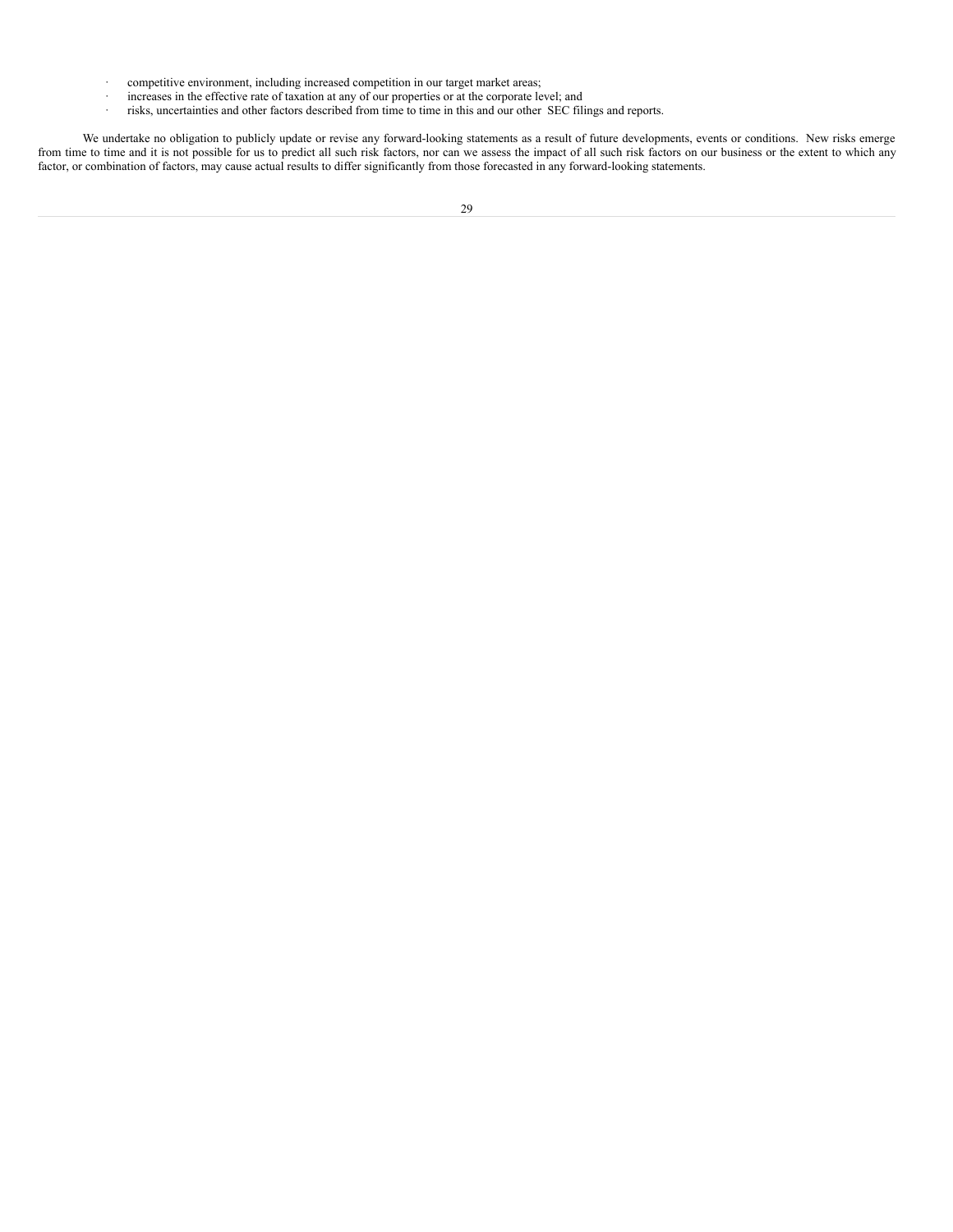## **Item 3. Quantitative and Qualitative Disclosures about Market Risk**

Not applicable.

## **Item 4. Controls and Procedures**

**Evaluation of Disclosure Controls and Procedures** — As of September 30, 2013, we completed an evaluation, under the supervision and with the participation of our management, including our Chief Executive Officer and Chief Financial Officer, of the effectiveness of the design and operation of our disclosure controls and procedures (as defined in the Securities Exchange Act of 1934 Rule 13a-15(e) and 15d-15(e)). Based upon that evaluation, the Chief Executive Officer and Chief Financial Officer concluded that our disclosure controls and procedures are effective at a reasonable assurance level in timely alerting them to material information relating to us which is required to be included in our periodic Securities and Exchange Commission filings.

**Changes in Internal Control Over Financial Reporting**— On October 1, 2012, we acquired the Silver Slipper. With respect to this acquisition, Management has assessed the effectiveness of the newly acquired property's internal controls, and has deemed the controls over financial reporting to be effective as of September 30, 2013.

There have been no other changes in our internal controls over financial reporting that occurred during the last fiscal quarter that materially affected, or are reasonably likely to materially affect, our internal controls over financial reporting.

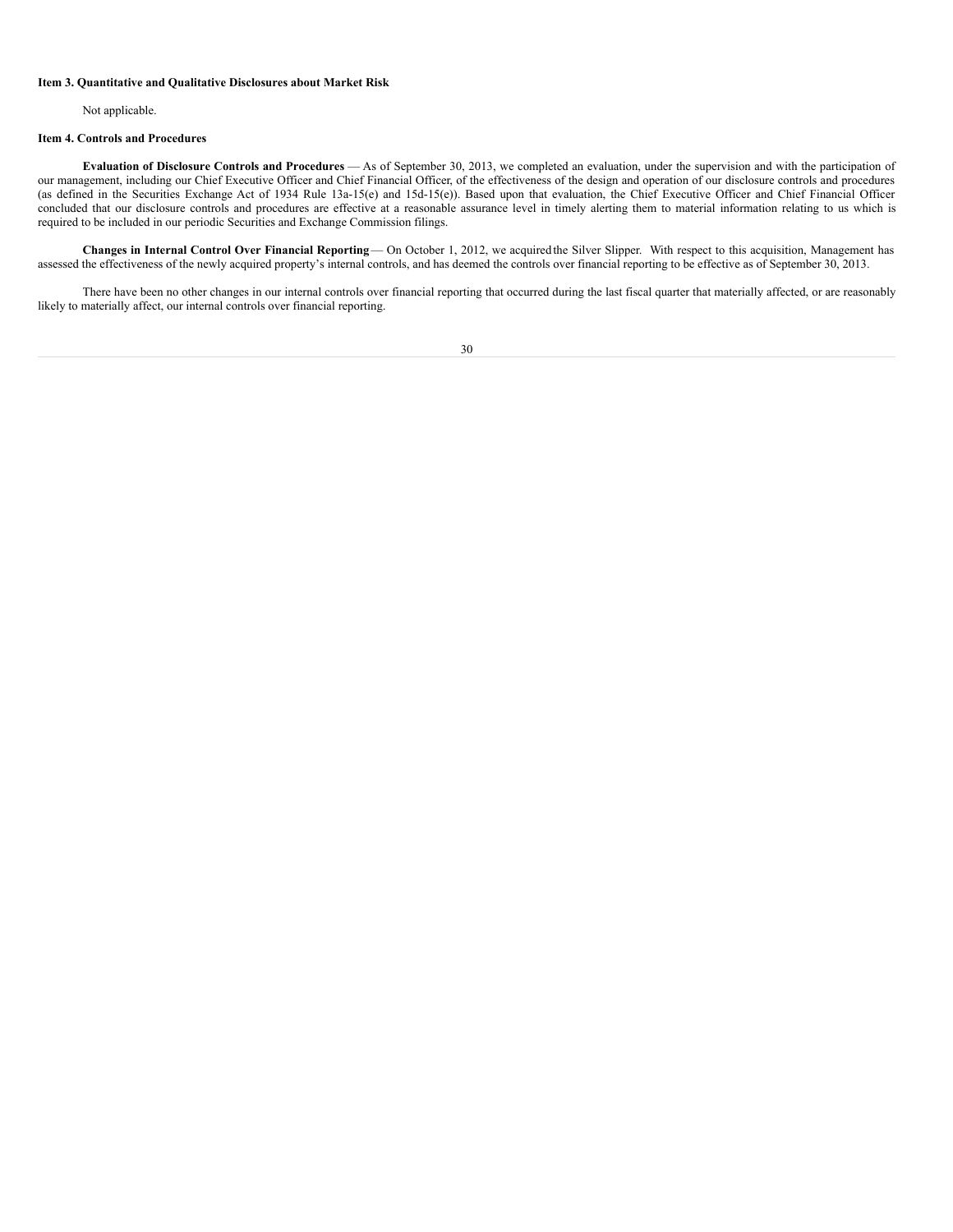## **PART II - OTHER INFORMATION**

### **Item 6. Exhibits**

- 10.1 Hotel Lease / Purchase Agreement dated August 15, 2013 by and between Rising Sun/Ohio County First, Inc. and Gaming Entertainment (Indiana) LLC, incorporated by reference to Exhibit 10.1 to registrant's Current Report on Form 8-K/A as filed with the Securities and Exchange Commission on August 22, 2013.
- 10.2 First Amendment to First Lien Credit Agreement dated as of August 26, 2013 by and among Full House Resorts, Inc., as borrower, the Lenders named therein and Capital One, National Association, as administrative agent for the Lenders, as L/C Issuer and as Swing Line Lender, incorporated by reference to Exhibit 10.1 to registrant's Current Report on Form 8-K as filed with the Securities and Exchange Commission on August 30, 2013.
- 10.3 Amendment No. 1 to Second Lien Credit Agreement dated as of August 26, 2013 by and among Full House Resorts, Inc., as borrower, the Lenders named therein and ABC Funding, LLC, as administrative agent for the Lenders, incorporated by reference to Exhibit 10.2 to registrant's Current Report on Form 8-K as filed with the Securities and Exchange Commission on August 30, 2013.
- 10.4 Standard Form of Agreement Between Owner and Design-Builder dated August 26, 2013 between Silver Slipper Casino Venture, LLC and WHD Silver Slipper, LLC, incorporated by reference to Exhibit 10.3 to registrant's Current Report on Form 8-K as filed with the Securities and Exchange Commission on August 30, 2013.
- 31.1 Certification of principal executive officer pursuant to 18 U.S.C. section 1350, as adopted pursuant to Section 302 of the Sarbanes-Oxley Act of 2002
- 31.2 Certification of principal financial officer pursuant to 18 U.S.C. section 1350, as adopted pursuant to Section 302 of the Sarbanes-Oxley Act of 2002
- 32.1 Certification of principal executive officer pursuant to 18 U.S.C. section 1350, as adopted pursuant to Section 906 of the Sarbanes-Oxley Act of 2002
- 32.2 Certification of principal financial officer pursuant to 18 U.S.C. section 1350, as adopted pursuant to Section 906 of the Sarbanes-Oxley Act of 2002
- 101.INS XBRL Instance\*<br>101.SCH XBRL Taxonom
- XBRL Taxonomy Extension Schema\*
- 101.CAL XBRL Taxonomy Extension Calculation\*<br>101.DEF XBRL Taxonomy Extension Definition\*
- XBRL Taxonomy Extension Definition\*
- 101.LAB XBRL Taxonomy Extension Labels\*
- 101.PRE XBRL Taxonomy Extension Presentation\*

\* XBRL information is furnished and not filed or a part of a registration statement or prospectus for purposes of sections 11 or 12 of the Securities Act of 1933, as amended, is deemed not filed for purposes of section 18 of the Securities Exchange Act of 1934, as amended, and otherwise is not subject to liability under these sections.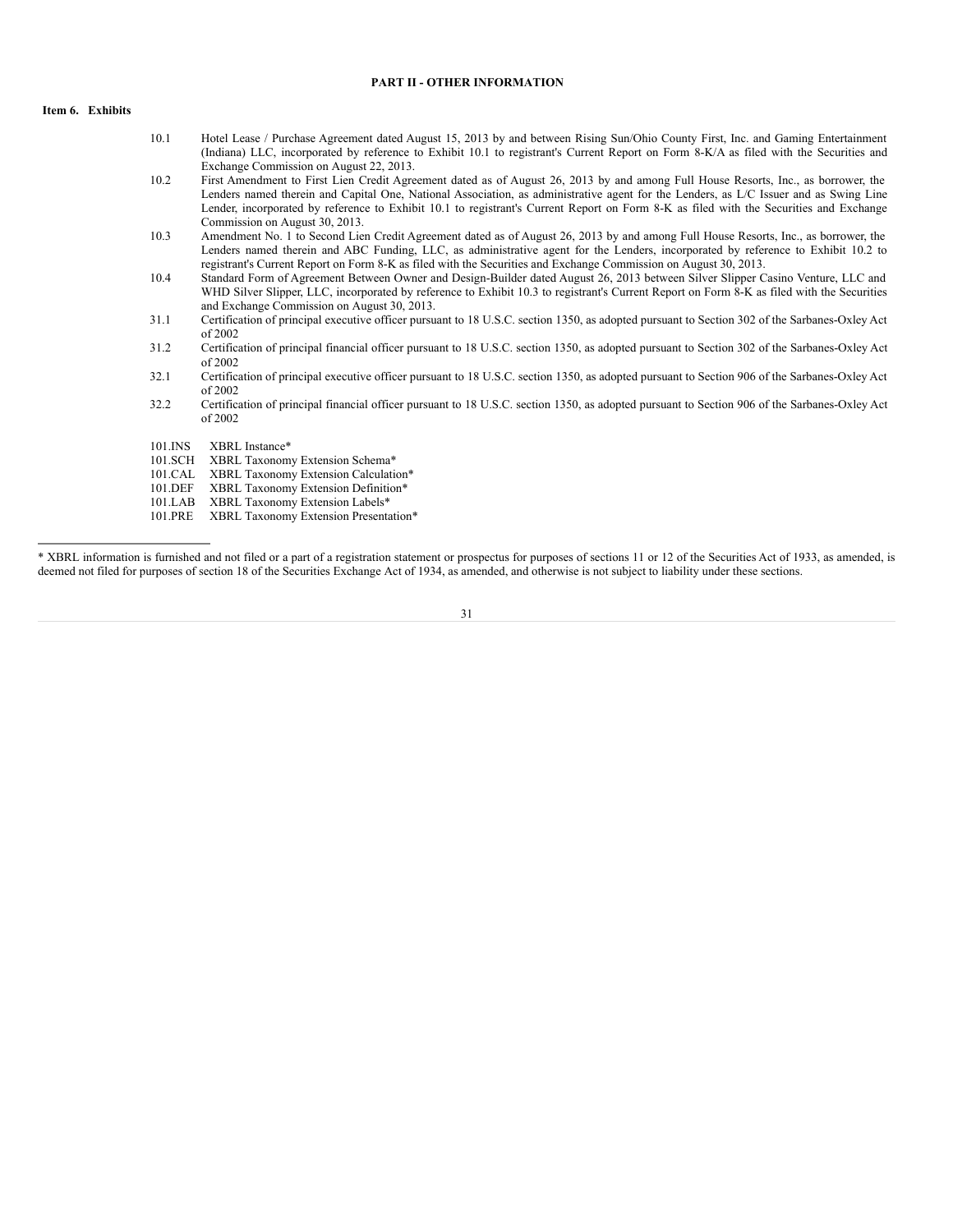## **SIGNATURES**

Pursuant to the requirements of the Securities Exchange Act of 1934, as amended, the Company has duly caused this report to be signed on its behalf by the undersigned, thereunto duly authorized.

**FULL HOUSE RESORTS, INC.**

Date: November 6, 2013

By: /s/ DEBORAH J. PIERCE

Deborah J. Pierce Chief Financial Officer (on behalf of the Registrant and as principal financial officer)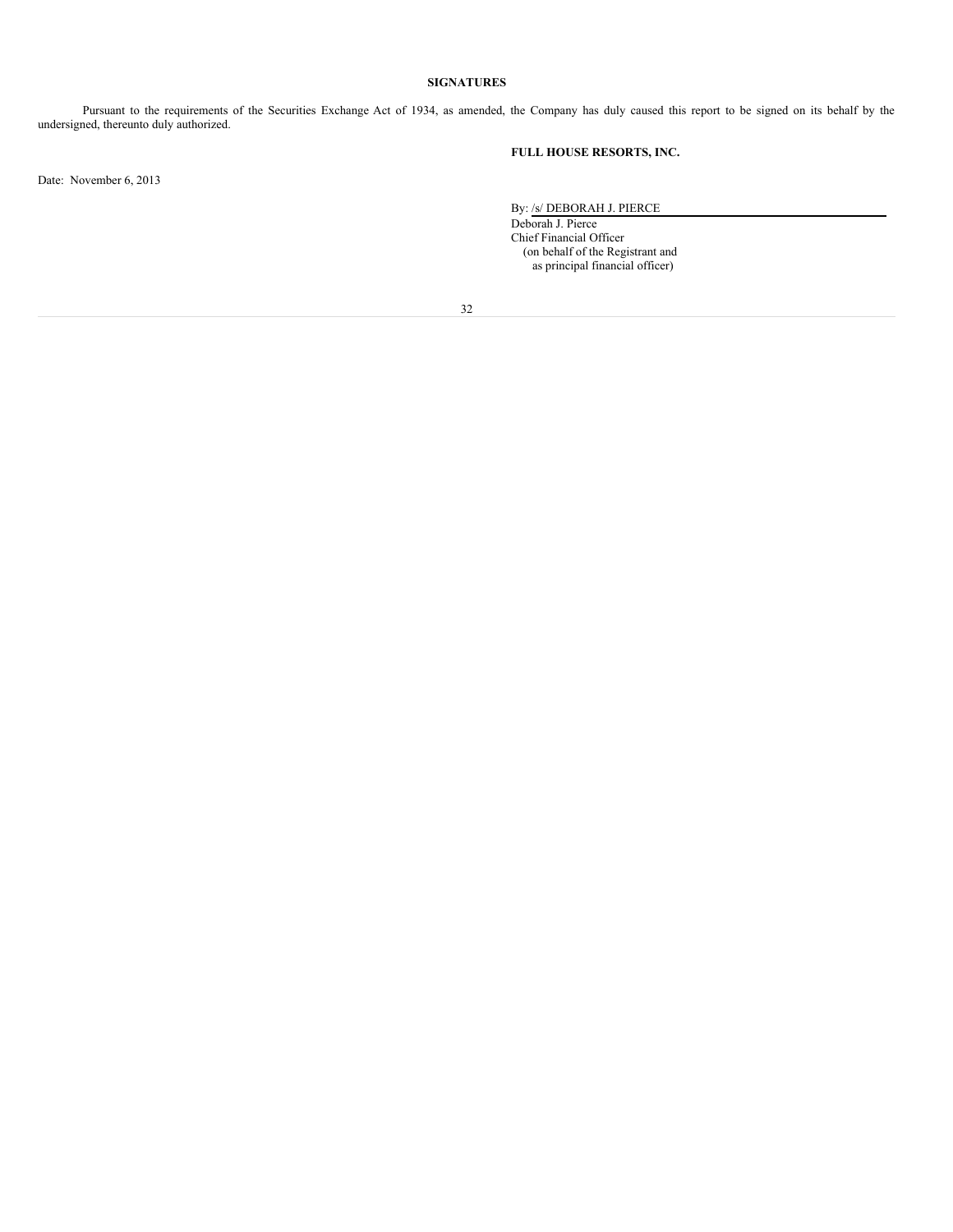#### **CERTIFICATION**

I, Andre M. Hilliou, certify that:

- 1. I have reviewed this Quarterly Report on Form 10-Q of Full House Resorts, Inc.;
- 2. Based on my knowledge, this report does not contain any untrue statement of a material fact or omit to state a material fact necessary to make the statements made, in light of the circumstances under which such statements were made, not misleading with respect to the period covered by this report;
- 3. Based on my knowledge, the financial statements, and other financial information included in this report, fairly present in all material respects the financial condition, results of operations and cash flows of the small business issuer as of, and for, the periods presented in this report;
- 4. The small business issuer's other certifying officer(s) and I are responsible for establishing and maintaining disclosure controls and procedures (as defined in Exchange Act Rules 13a-15(e) and 15d-15(e)) and internal control over financial reporting (as defined in Exchange Act Rules 13a-15(f)) for the small business issuer and have:
	- a) Designed such disclosure controls and procedures, or caused such disclosure controls and procedures to be designed under our supervision, to ensure that material information relating to the small business issuer, including its consolidated subsidiaries, is made known to us by others within those entities, particularly during the period in which this report is being prepared;
	- b) Designed such internal control over financial reporting, or caused such internal control over financial reporting to be designed under our supervision, to provide reasonable assurance regarding the reliability of financial reporting and the preparation of financial statements for external purposes in accordance with generally accepted accounting principles;
	- c) Evaluated the effectiveness of the small business issuer's disclosure controls and procedures and presented in this report our conclusions about the effectiveness of the disclosure controls and procedures, as of the end of the period covered by this report based on such evaluation; and
	- d) Disclosed in this report any change in the small business issuer's internal control over financial reporting that occurred during the small business issuer's most recent quarter (the small business issuer's fourth quarter in the case of an annual report) that has materially affected, or is reasonably likely to materially affect the small business issuer's internal control over financial reporting; and
- 5. The small business issuer's other certifying officer(s) and I have disclosed, based on our most recent evaluation of internal control over financial reporting, to the small business issuer's auditors and the audit committee of the small business issuer's board of directors (or persons performing the equivalent function):
	- a) All significant deficiencies and material weaknesses in the design or operation of internal controls over financial reporting which are reasonably likely to adversely affect the small business issuer's ability to record, process, summarize and report financial information; and
	- b) Any fraud, whether or not material, that involves management of other employees who have a significant role in the small business issuer's internal controls over financial reporting.

Dated: November 6, 2013 **By:** /s/ ANDRE M. HILLIOU

Andre M. Hilliou Chief Executive Officer and Chairman of the Board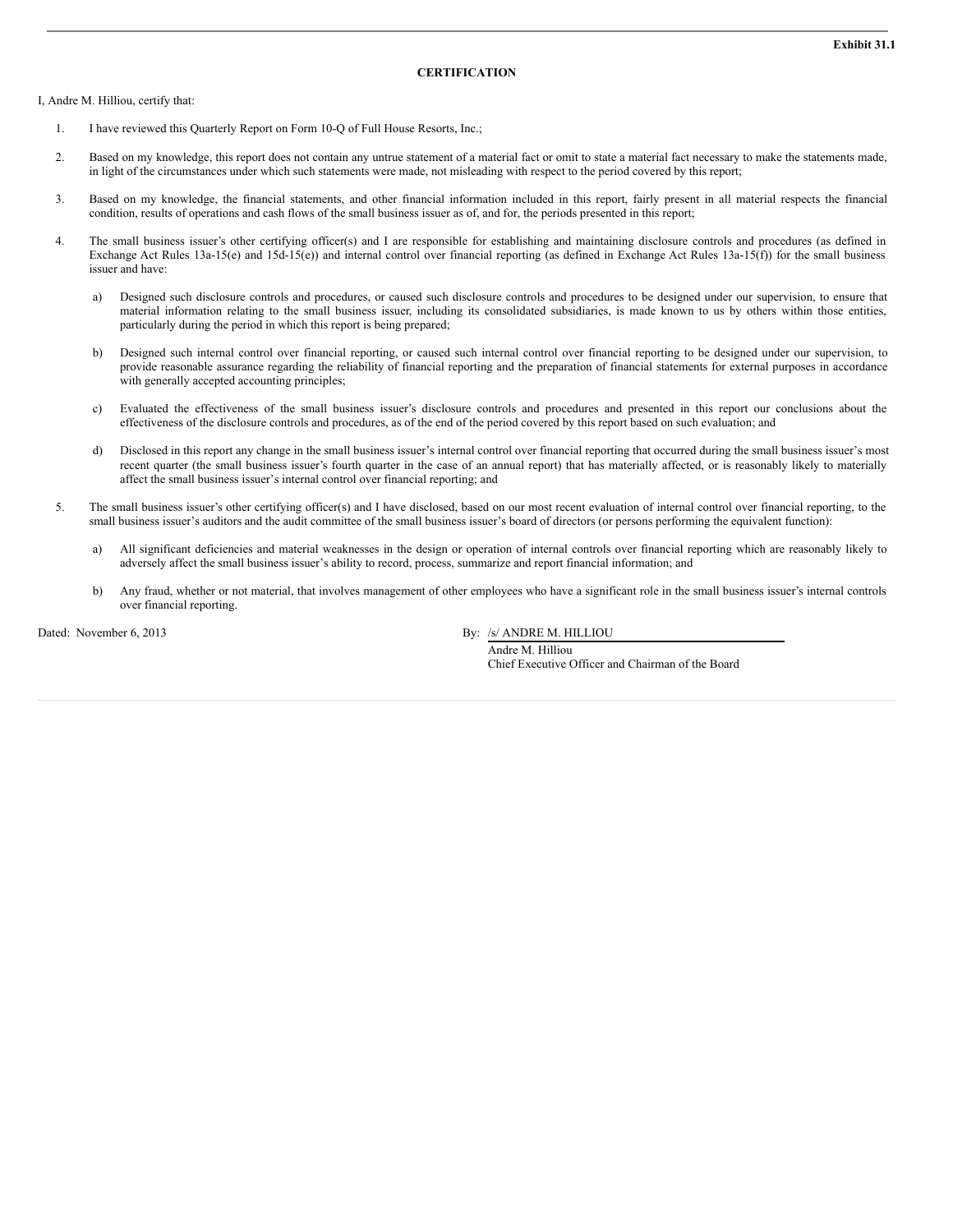#### **CERTIFICATION**

I, Deborah J. Pierce, certify that:

- 1. I have reviewed this Quarterly Report on Form 10-Q of Full House Resorts, Inc.;
- 2. Based on my knowledge, this report does not contain any untrue statement of a material fact or omit to state a material fact necessary to make the statements made, in light of the circumstances under which such statements were made, not misleading with respect to the period covered by this report;
- 3. Based on my knowledge, the financial statements, and other financial information included in this report, fairly present in all material respects the financial condition, results of operations and cash flows of the small business issuer as of, and for, the periods presented in this report;
- 4. The small business issuer's other certifying officer(s) and I are responsible for establishing and maintaining disclosure controls and procedures (as defined in Exchange Act Rules 13a-15(e) and 15d-15(e)) and internal control over financial reporting (as defined in Exchange Act Rules 13a-15(f)) and internal control over financial reporting (as defined in Exchange Act Rules 13a-15(f)) for the small business issuer and have:
	- a) Designed such disclosure controls and procedures, or caused such disclosure controls and procedures to be designed under our supervision, to ensure that material information relating to the small business issuer, including its consolidated subsidiaries, is made known to us by others within those entities, particularly during the period in which this report is being prepared;
	- b) Designed such internal control over financial reporting, or caused such internal control over financial reporting to be designed under our supervision, to provide reasonable assurance regarding the reliability of financial reporting and the preparation of financial statements for external purposes in accordance with generally accepted accounting principles;
	- c) Evaluated the effectiveness of the small business issuer's disclosure controls and procedures and presented in this report our conclusions about the effectiveness of the disclosure controls and procedures, as of the end of the period covered by this report based on such evaluation; and
	- d) Disclosed in this report any change in the small business issuer's internal control over financial reporting that occurred during the small business issuer's most recent quarter (the small business issuer's fourth quarter in the case of an annual report) that has materially affected, or is reasonably likely to materially affect the small business issuer's internal control over financial reporting; and
- 5. The small business issuer's other certifying officer(s) and I have disclosed, based on our most recent evaluation of internal control over financial reporting, to the small business issuer's auditors and the audit committee of the small business issuer's board of directors (or persons performing the equivalent function):
	- a) All significant deficiencies and material weaknesses in the design or operation of internal controls over financial reporting which are reasonably likely to adversely affect the small business issuer's ability to record, process, summarize and report financial information; and
	- b) Any fraud, whether or not material, that involves management of other employees who have a significant role in the small business issuer's internal controls over financial reporting.

Dated: November 6, 2013

By: /s/ DEBORAH J. PIERCE

Deborah J. Pierce Chief Financial Officer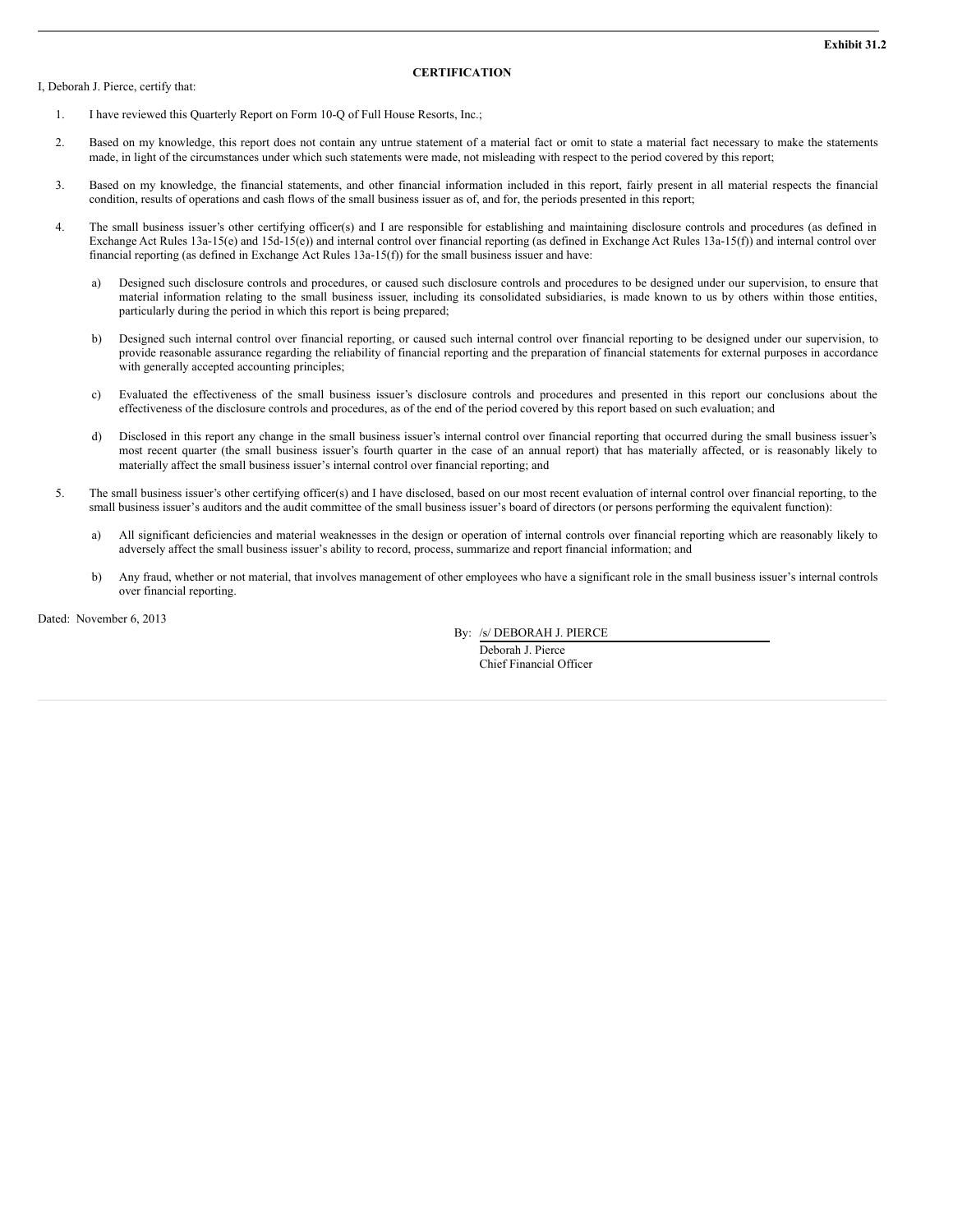## **CERTIFICATION OF PRINCIPAL EXECUTIVE OFFICER PURSUANT TO 18 U.S.C. SECTION 1350**

In connection with the Quarterly Report on Form 10-Q of Full House Resorts, Inc. for the quarter ended September 30, 2013 as filed with the Securities and Exchange Commission (the "Report'), I, Andre M. Hilliou, Chief Executive Officer and Chairman of the Board of Full House Resorts, Inc., hereby certify pursuant to 18 U.S.C. Section 1350, as adopted pursuant to Section 906 of the Sarbanes-Oxley Act of 2002, that:

- (1) The Report fully complies with the requirements of section 13(a) or 15(d) of the Securities Exchange Act of 1934; and
- (2) The information contained in the Report fairly presents, in all material respects, the financial condition and results of operations of Full House Resorts, Inc.

Dated: November 6, 2013 By: /s/ ANDRE M. HILLIOU

Andre M. Hilliou Chief Executive Officer and Chairman of the Board